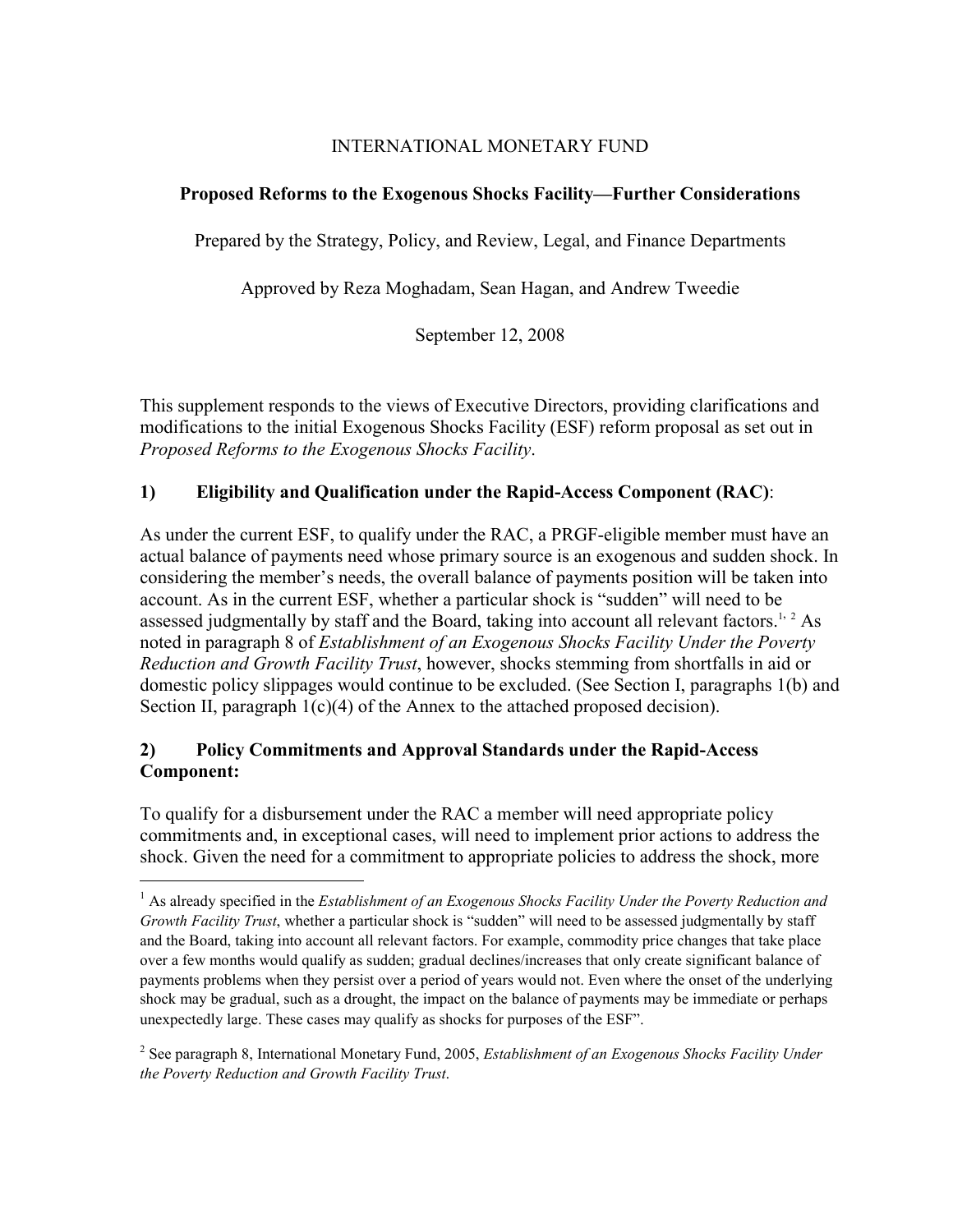extensive commitments would be expected for members having fundamental policy weaknesses before the shock. Under such circumstances, UCT quality policies would not necessarily be required.<sup>3</sup> More generally, the Fund will need to be satisfied that the member will cooperate with the Fund in an effort to find solutions for its BOP difficulties. A member's commitments, including its intention to avoid introducing or intensifying exchange and trade restrictions, and any initial measures would need to be outlined in a letter submitted to the Executive Board with a staff recommendation. (See Section II, paragraph 1(c)(2) of the Annex to the proposed draft decision).

# **3) Repeated Use of the Rapid Access Component:**

Repeated use of the RAC could be considered in rare cases where separate shocks occur. Such use would normally be available for no more than two shocks within a five year period. Cases where use of the RAC was followed by a HAC or a PRGF-supported program related to the same shock, however, would not count towards this limit. If a member were to experience more than two shocks during a five year period, assistance for a further shock could be provided in the context of a HAC or a PRGF-supported program. (See section II, paragraph 1(c)(2) of the Annex to the proposed draft decision).

# **4) Rapid-Access Component Use in the Event of an Off-track Program:**

A member with an off-track PRGF arrangement that required financing to address an exogenous shock could request rapid-access support if the requirements for approval of a RAC disbursement were met. In particular, this would apply in cases where the member's macroeconomic program is broadly on track, and the arrangement is off-track entirely or mainly due to slippage in structural reform that does not raise concerns about the member's willingness or ability to implement a credible set of policies to address the shock. The PRGF arrangement would not need to be cancelled.<sup>4</sup> In practice, it would be expected that there would only be rare instances in which a member with an off-track arrangement would be able to meet the requirements for rapid-access support. Countries with an on-track PRGF arrangement that are hit by an exogenous shock could receive financial assistance in the form of PRGF augmentations. (See Section II, paragraph 1(d)(1) of the Annex to the attached proposed draft decision).

# **5) PRS Requirements for the ESF and Safeguards Assessments under the Rapid-Access Component:**

A country would not need to have a PRS in place, or to develop one. While the PRS requirements for the ESF will be eliminated, the impact of the shock and the related policies on the poor will nevertheless be taken into account. A member's initial request for assistance

 $\overline{a}$ 

 $3$  The policies required under a RAC will be focused on addressing the shock. UCT quality policies would typically involve more comprehensive reforms that may include areas not directly related to the shock.

<sup>&</sup>lt;sup>4</sup> The PRGF-ESF Trust Instrument currently provides that members may not obtain assistance under the PRGF and ESF at the same time.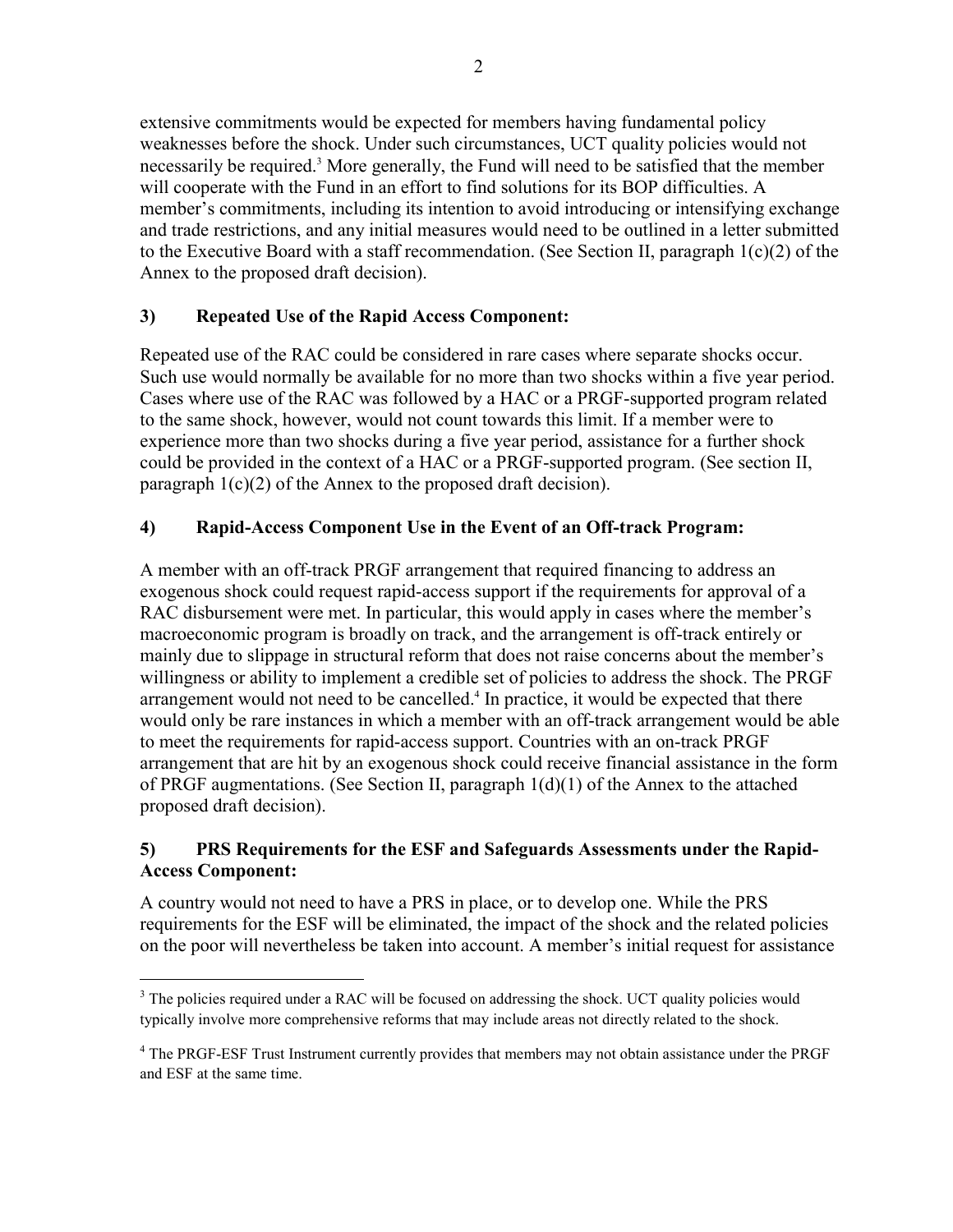under the RAC will require a commitment to undergo a safeguards assessment,<sup>5</sup> and such an assessment would normally need to be completed before the member could obtain approval of any disbursement under the RAC for a second shock within a five-year period.<sup>6,7</sup> The use of ESF resources would count towards the thresholds for post-program monitoring. (See Section II, paragraph  $1(c)(2)$  of the Annex to the attached proposed draft decision).

# **6) Resource Availability for the Modified ESF**

<u>.</u>

The availability of the Fund's concessional resources for PRGF-ESF operations was updated in Supplement 2.

The previous expectation that the RAC could effectively replace ENDA drawings from the GRA for PRGF-eligible members hit by natural disasters would not necessarily hold because of the somewhat higher approval standards for the RAC.

 $<sup>5</sup>$  This would entail initiation of the safeguards assessment before the Board meeting on the request. Consistent</sup> with the general policy on safeguards, in cases where a safeguards assessment has previously been completed, including in the context of a Fund-supported program, only an update of the assessment would be required.

<sup>&</sup>lt;sup>6</sup> Should the non-completion of a safeguards assessment be attributable to factors outside the member's control, the member could still be eligible to receive a second disbursement under the rapid-access component, within the five year period.

 $<sup>7</sup>$  Although RAC assistance would normally be provided in a single disbursement, it could be provided in</sup> multiple disbursements for the same shock, up to the 25 percent of quota per shock access limit under the RAC. In those cases, the safeguards assessment would not need to be completed as a condition for receiving any of the subsequent disbursements for the same shock under the RAC, but only before approval of any disbursements to respond to a second shock.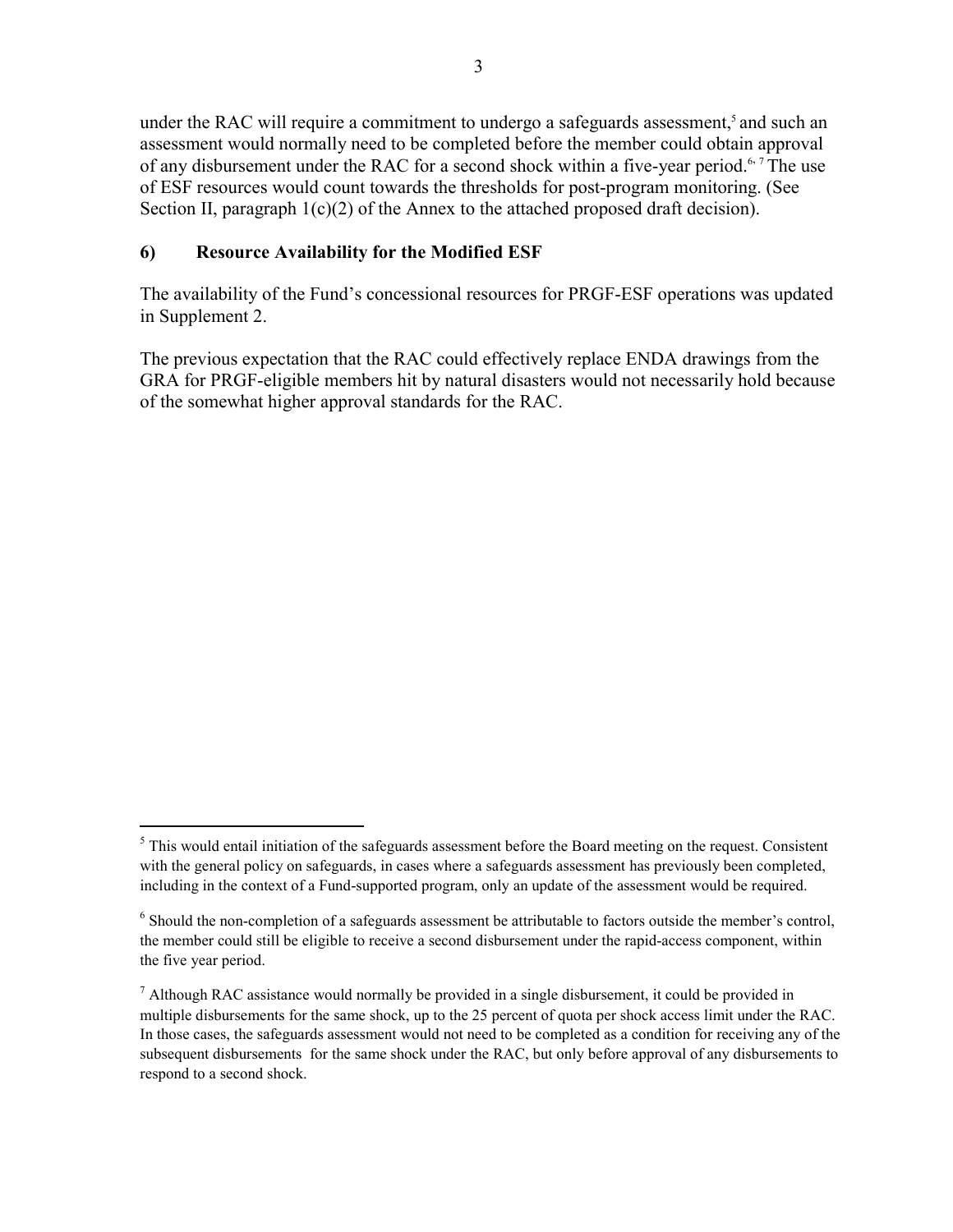#### **Proposed Decision**

Accordingly, the following decision, which may be adopted by an eighty-five percent majority of the total voting power, is proposed for adoption by the Executive Board:

1. The Instrument to Establish the Poverty Reduction and Growth Facility and Exogenous Shocks Facility Trust (PRGF-ESF Trust) annexed to Decision No. 8759-(87/176) ESAF, adopted December 18, 1987, along with its Appendices, shall be amended to read as set forth in the Attachment to this decision.

2. The Policy Support Instrument Framework decision, Decision No. 13561-(05/85), adopted October 5, 2005, shall be amended as follows:

(a) Paragraphs 10-21, respectively, shall be renumbered as paragraphs 11 through 22, respectively, and all cross-references to these paragraphs shall be renumbered accordingly;

(b) A new paragraph 10 shall be added to read as follows:

"10. Notwithstanding paragraphs 8 and 9, and subject to paragraph 20, following the approval of an arrangement under the Exogenous Shocks Facility ("ESF arrangement") for a member implementing a program under a PSI, and for as long as the ESF arrangement remains in effect: (a) reviews of the implementation of the member's program under the PSI shall normally be scheduled at such time as reviews of the member's ESF-supported program are scheduled; (b) assessment criteria under the PSI shall normally be established for the same test dates and shall apply to the same variables and measures as performance criteria under the ESF arrangement; (c) documentation with respect to the conduct of a scheduled review under the PSI shall normally be issued to the Board at such time as documentation for a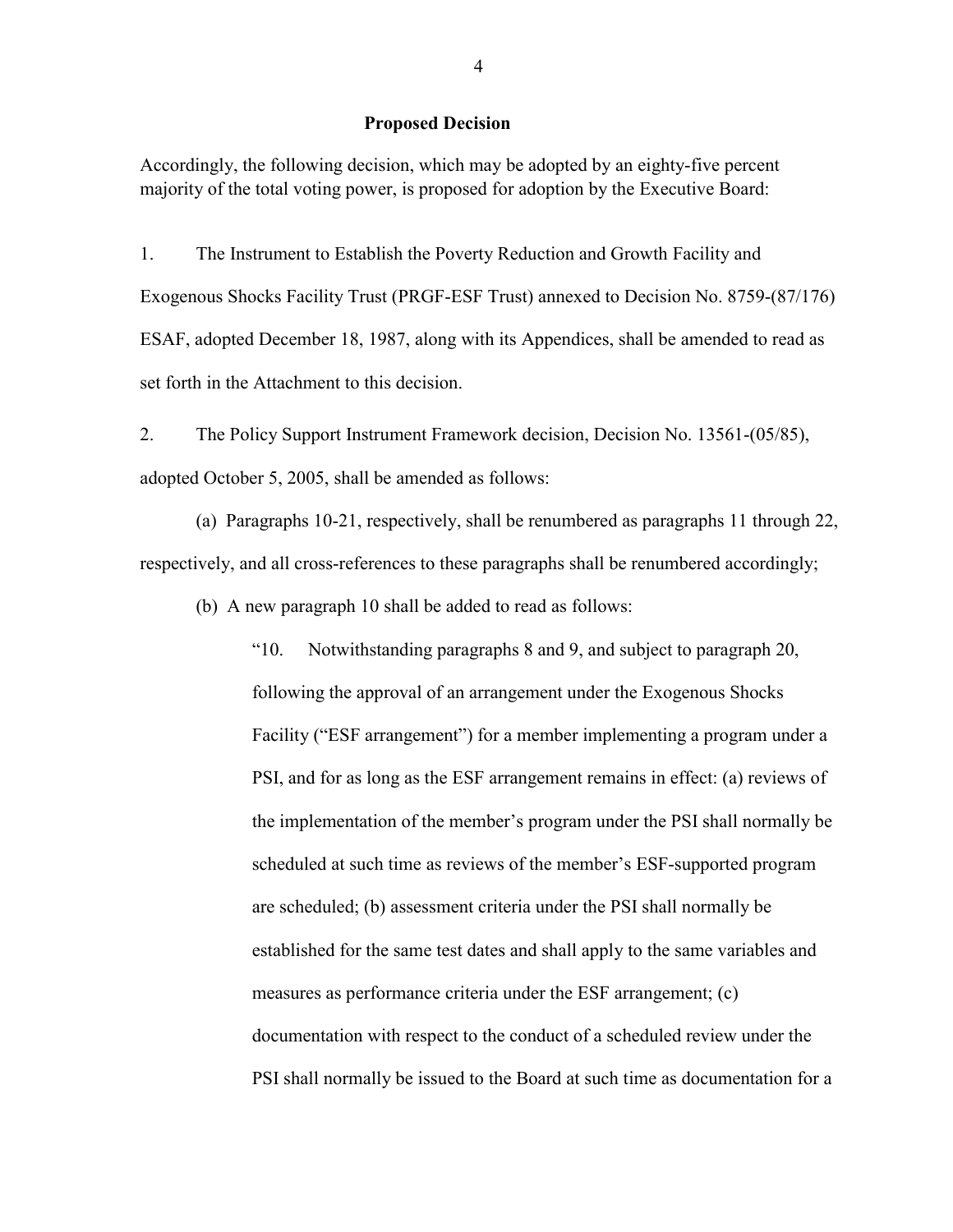review under the ESF-supported program is issued; (d) in order to complete a review under the PSI, assessment criteria would be required to be established only for the next scheduled PSI review; and (e) no reviews under the PSI could be conducted but not completed."; and

(c) New paragraph 20 shall be amended to read as follows:

"20. A PSI for a member will terminate upon: (a) the relevant member incurring overdue financial obligations to the GRA or PRGF Trust; or (b) noncompletion of two consecutive PSI scheduled reviews; provided that, in lieu of the circumstance specified in clause (b), the PSI for a member to whom paragraph 10 is applicable will terminate if no scheduled review is completed within twelve months of the completion of the last scheduled review."

3. The Fund as Trustee under the Instrument to Establish the PRGF-ESF Trust decides that the decision on access limits under the PRGF-ESF Trust, Decision No. 8845-(88/61) ESAF, adopted April 30, 1988, shall be amended as follows:

(a) Paragraph 3 shall be revised to read as follows:

"3. In accordance with Section II, paragraph 2(a) of the Instrument to Establish the Poverty Reduction and Growth Facility and Exogenous Shocks Facility Trust: (i) the maximum limit on access of each eligible member to the resources of the Trust under the rapid-access component of the Exogenous Shocks Facility (ESF) shall be 25 percent of the member's quota in the Fund for each exogenous shock; and (ii) the maximum limit on access of each eligible member to the resources of the Trust under an ESF arrangement under the high-access component of the ESF shall be 75 percent of the member's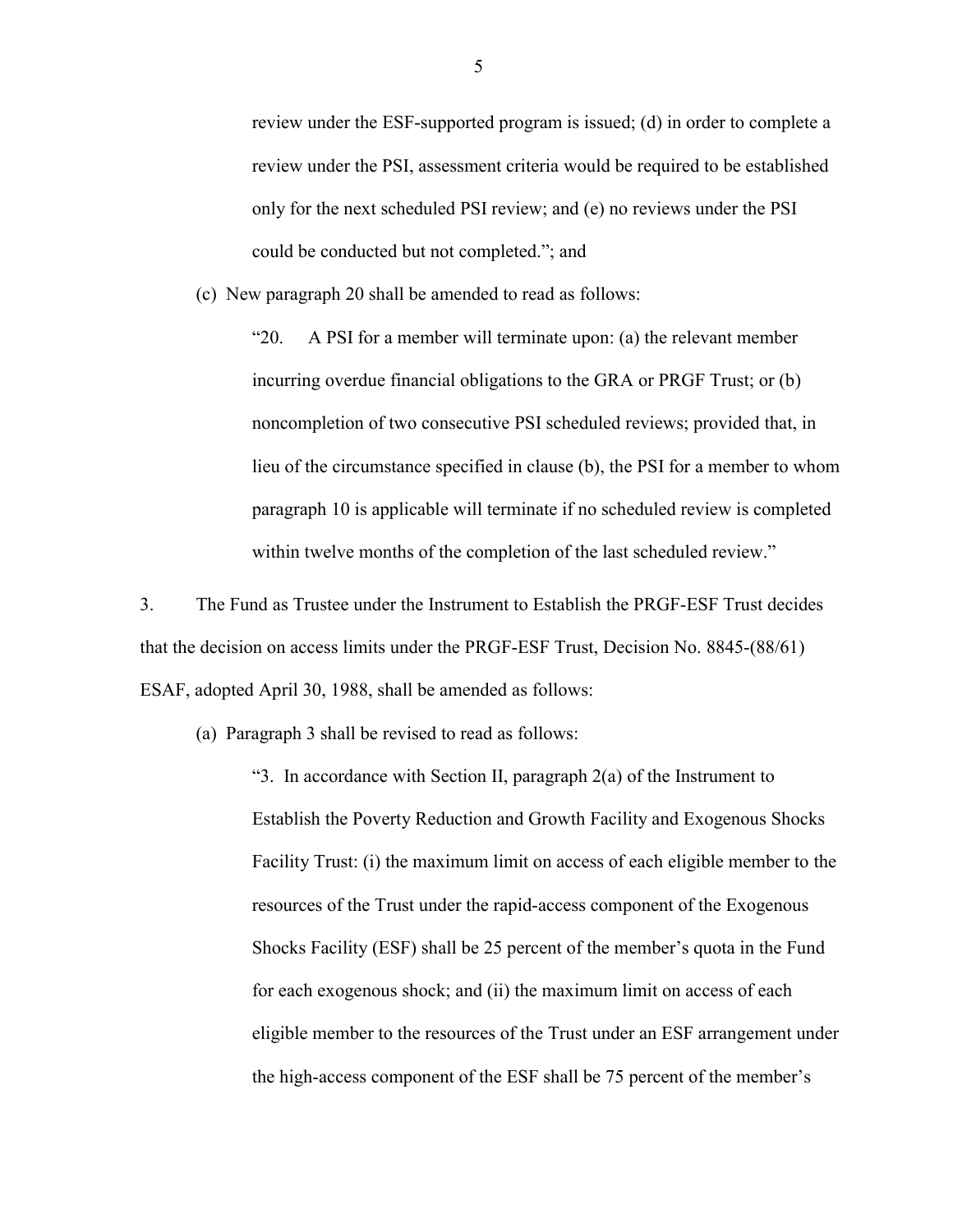quota in the Fund, minus any outstanding resources disbursed to the member for the same exogenous shock under the rapid-access component. The Trustee may approve access in excess of the limit specified in (ii) above in exceptional circumstances."; and

(b) In paragraph 4, the clause "access limit under the ESF" shall be revised to read "access limits under the ESF".

4. This decision shall become effective when all lenders to the Loan Account of the PRGF-ESF Trust and all third party contributors to the Subsidy Accounts of the PRGF-ESF Trust have consented to the amendments set forth in paragraph 1 above.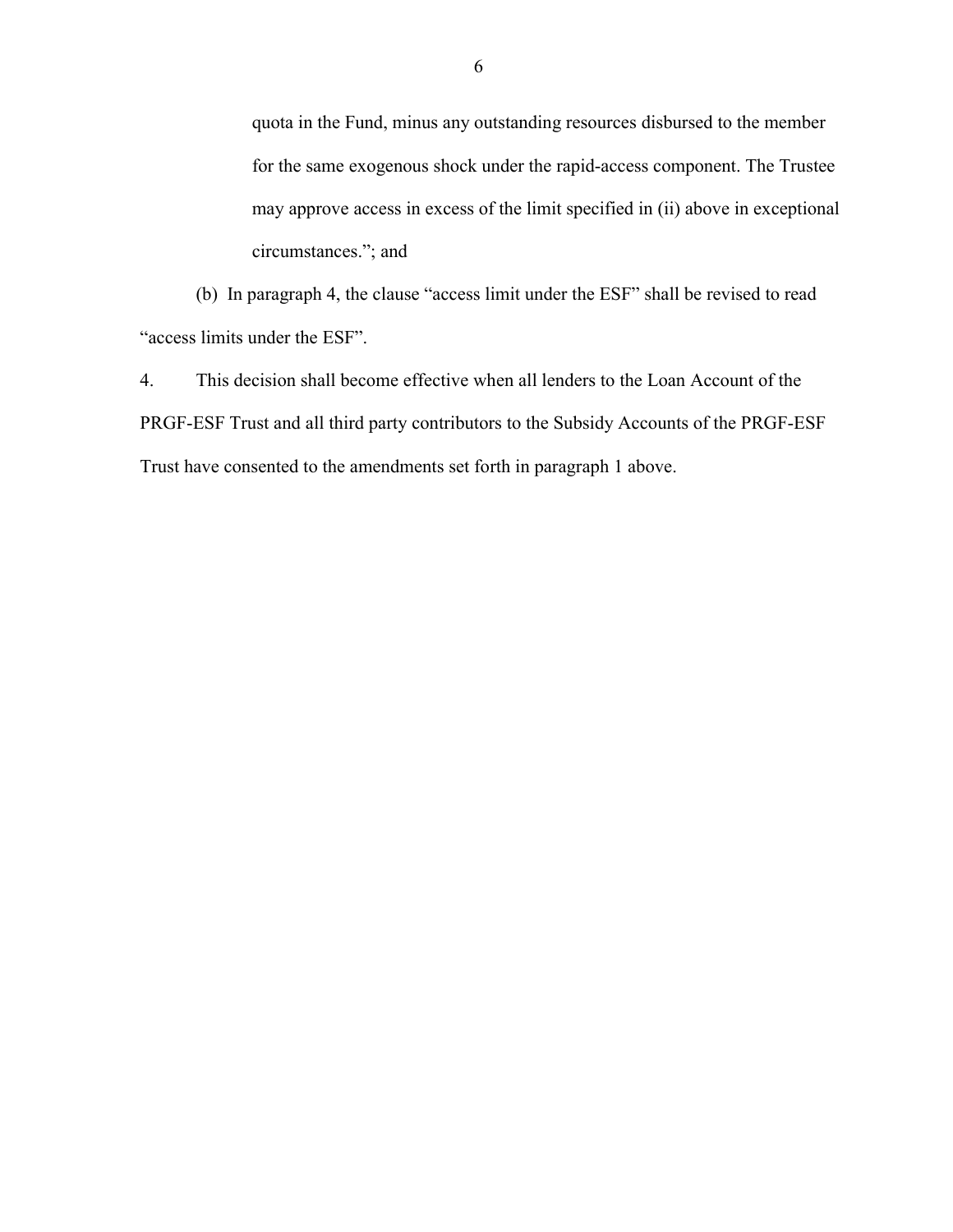### ANNEX

### *Instrument to Establish the Poverty Reduction and Growth Facility and Exogenous Shocks Facility Trust*

#### *Introductory Section*

To help fulfill its purposes, the International Monetary Fund (hereinafter called the "Fund") has adopted this Instrument establishing the Poverty Reduction and Growth Facility and Exogenous Shocks Facility Trust (hereinafter called the "Trust"), which shall be administered by the Fund as Trustee (hereinafter called the "Trustee"). The Trust shall be governed by and administered in accordance with the provisions of this Instrument.

### Section I. *General Provisions*

Paragraph 1. *Purposes* 

The Trust shall assist in fulfilling the purposes of the Fund by providing loans on concessional terms (hereinafter called "Trust loans") to low-income developing members that qualify for assistance under this Instrument in order to:

 (a) support programs under the Poverty Reduction and Growth Facility (hereinafter called the "PRGF") to strengthen substantially and in a sustainable manner their balance of payments position and to foster durable growth, leading to higher living standards and a reduction in poverty; and

 (b) provide support under the Exogenous Shocks Facility (hereinafter called the "ESF") to resolve their balance of payment difficulties whose primary source is a sudden and exogenous shock, including through programs to facilitate an adjustment to this sudden and exogenous shock.

#### Paragraph 2. *Accounts of the Trust*

The operations and transactions of the Trust shall be conducted through a Loan Account, a Reserve Account, a PRGF Subsidy Account, an ESF Subsidy Account and a PRGF-ESF Subsidy Account (the latter three accounts collectively referred to herein as "Subsidy Accounts"). The resources of the Trust shall be held separately in each Account.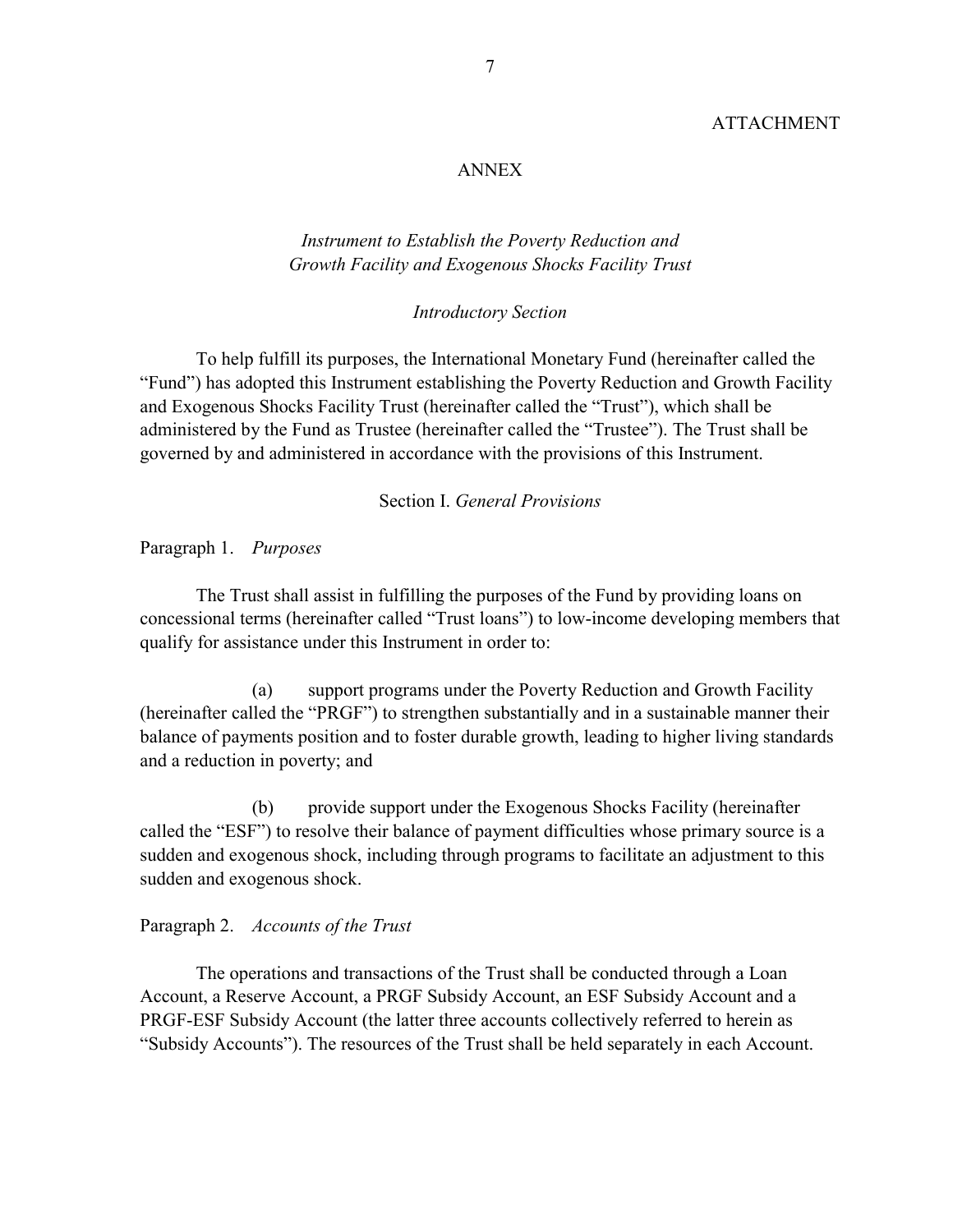Paragraph 3. *Unit of Account* 

The SDR shall be the unit of account for commitments, loans, and all other operations and transactions of the Trust, provided that commitments of resources to the Subsidy Accounts may be made in currency.

Paragraph 4. *Media of Payment of Contributions and Exchange of Resources* 

 (a) Resources loaned or donated to the Trust shall be received in a freely usable currency, subject to the provisions of (c) below, and provided that resources may be received by the Subsidy Accounts in other currency.

 (b) Payments by the Trust to lenders or donors shall be made in U.S. dollars or such other media as may be agreed between the Trustee and such lenders or donors.

 (c) Loans or donations to the Trust may also be made in or exchanged for SDRs in accordance with such arrangements as may be made by the Trust for the holding and use of SDRs.

 (d) The Trustee may exchange any of the resources of the Trust, provided that any balance of a currency held in the Trust may be exchanged only with the consent of the issuers of such currencies.

# Section II*. Trust Loans*

Paragraph 1*. Eligibility and Conditions for Assistance* 

 (a) The members on the list annexed to Decision No. 8240-(86/56) SAF, as amended, shall be eligible for assistance from the Trust.

(b) Assistance under the PRGF

(1) Assistance under the PRGF shall be committed and made available to a qualifying member under a single three-year arrangement (hereinafter called a "PRGF arrangement") in support of a three-year macroeconomic and structural adjustment program presented by the member. The member shall also present a detailed statement of the policies and measures it intends to pursue for the first twelve months of the arrangement, in line with the objectives and policies of the three-year program. The PRGF arrangement will prescribe the total amount of resources committed to the member, the amount to be made available during the first year of the arrangement, the phasing of disbursements during that year, and the overall amounts to be made available during the second and third years of the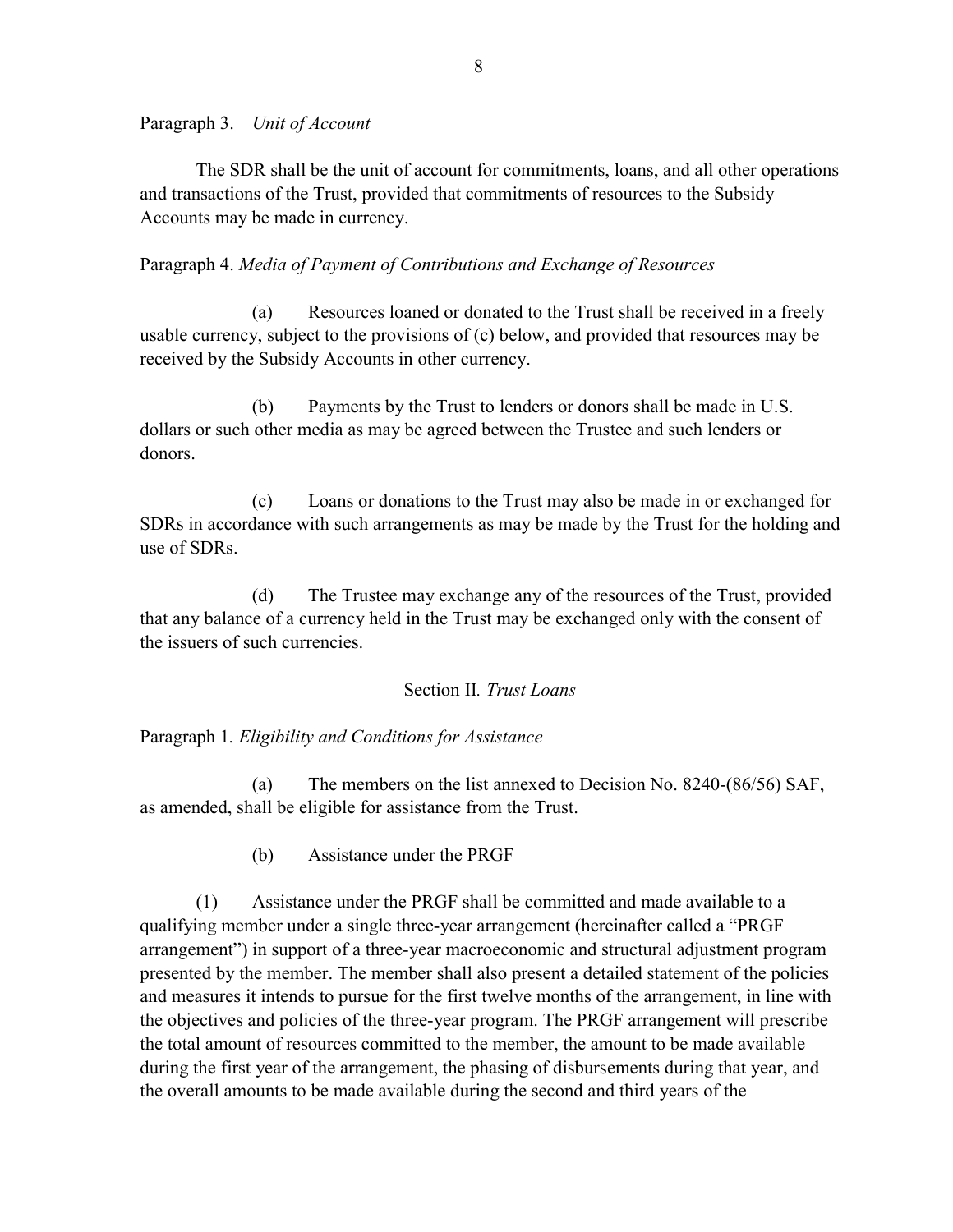arrangement. In principle, disbursements shall be phased at semiannual intervals (one upon approval and at approximately six-monthly intervals thereafter) with semiannual performance criteria and appropriate monitoring of key financial variables in the form of quarterly quantitative benchmarks and structural benchmarks for important structural reforms. The PRGF arrangement shall also provide for reviews by the Trustee of the member's program to evaluate the macroeconomic and structural reform policies of the member and the implementation of its program and reach new understandings if necessary. In cases where closer monitoring is needed, the PRGF arrangement may provide for quarterly performance criteria and reviews and quarterly disbursements. The determination of the phasing of, and the conditions applying to, disbursements during the second and third years of the PRGF arrangement will be made by the Trustee in the context of a review of the program with the member, and of a detailed statement presented by the member describing progress made under the program, and the policies it will follow during the subsequent year of the arrangement to further the realization of the objectives of the three-year program, with such modifications as may be necessary to assist it to achieve its objectives in changing circumstances. After the expiration of a PRGF arrangement for an eligible member, or the cancellation of the PRGF arrangement by the member, the Trustee may approve additional PRGF arrangements for that member in accordance with the Instrument.

(2) Before approving a PRGF arrangement, the Trustee shall be satisfied that the member has a protracted balance of payments problem and is making an effort to strengthen substantially and in a sustainable manner its balance of payments position.

(3) The Trustee shall not approve a new PRGF arrangement or complete a review under a PRGF arrangement unless it finds that (i) the member concerned has a poverty reduction strategy set out in an I-PRSP, PRSP preparation status report, PRSP, or APR, that has been issued to the Executive Board normally within the previous 12 months but in any case within the previous 18 months, (ii) the IPRSP, PRSP preparation status report, PRSP, or APR has been the subject of an analysis in a Joint Staff Advisory Note also issued to the Executive Board, provided, however, that no Joint Staff Advisory Note will be required in connection with a PRSP preparation status report, in which case the analysis of the PRSP preparation status report will be included in the staff report on a new PRGF arrangement or a review under a PRGF arrangement, and (iii) if there are any weaknesses in the member's poverty reduction strategy, such as those identified in the Joint Staff Advisory Note, and they are critical to Fund support under a PRGF arrangement, they have been addressed. For purposes of this Instrument, the terms I-PRSP, PRSP preparation status report, PRSP, APR and Joint Staff Advisory Note shall have the meaning given to each of them in Section I, Paragraph 1 of the PRGF-HIPC Trust Instrument (Annex to Decision No. 11436-(97/10), adopted February 4, 1997).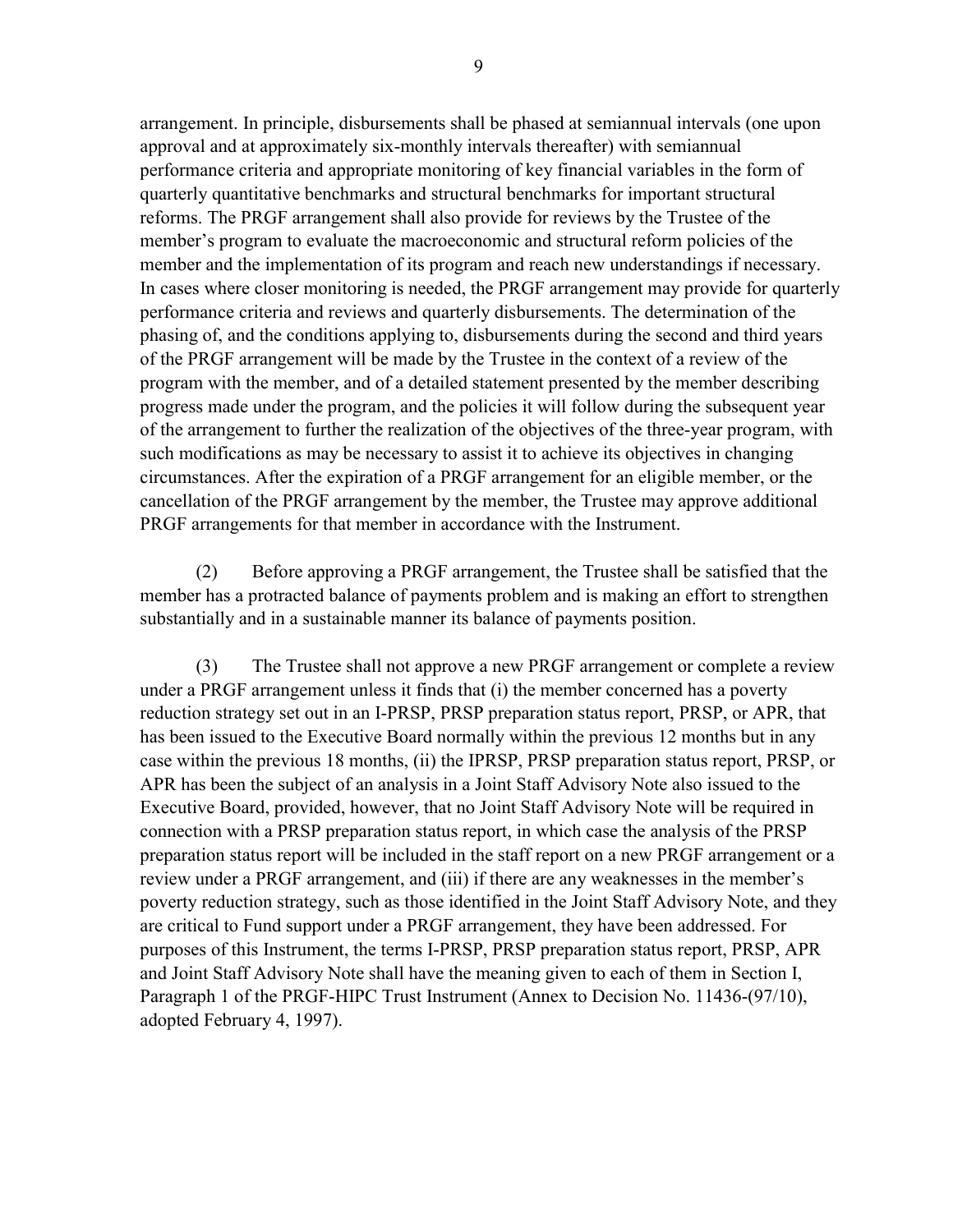#### (c) Assistance under the ESF

(1) Assistance under the ESF shall be made available under the rapid-access component and high-access component of the ESF.

(2) Assistance under the rapid-access component shall be made available to a qualifying member through outright loan disbursements. A member requesting assistance under the rapid-access component shall describe in a letter the general policies it plans to pursue to address the shock, including its intention to avoid introducing or intensifying exchange and trade restrictions and shall also commit to undergoing a safeguard assessment. The Trustee will approve support under the rapid-access component where it is satisfied that the member will implement an appropriate set of policies to address the shock, and that the member, more generally, will cooperate with the Trustee in an effort to find, where appropriate, solutions for its balance of payments difficulties. In exceptional cases, the Managing Director may request that the member implement upfront measures before recommending that the Trustee approve a disbursement under the rapid-access component, in cases where this is necessary to confirm that the approval criteria have been satisfied. Assistance under the rapid-access component will normally be made available in a single disbursement for each shock. After the disbursement of resources under the rapid-access component in respect of a particular shock, the Trustee may (i) approve additional disbursements under the rapid-access component for the member in respect of a different shock in accordance with the Instrument, provided that such assistance will normally be limited to two shocks per five-year period in situations where the previous assistance under the rapid-access component had not been followed by assistance under a Fund-supported program and provided that such assistance will normally be approved by the Trustee only after the safeguards assessment that the member had committed to undertake when requesting previous assistance under the rapid-access component has been completed, or updated as the case may be; or (ii) approve an ESF arrangement for the member under the high-access component in accordance with the Instrument.

(3) Assistance under the high-access component shall be committed and made available to a qualifying member under an arrangement (hereinafter called an "ESF arrangement") in support of a macroeconomic and structural adjustment program presented by the member. The period for an ESF arrangement shall range from one to two years. In cases where the period of an ESF arrangement exceeds one year, the member shall present a detailed statement of the policies and measures it intends to pursue for at least the first twelve months of the arrangement, in line with the objectives and policies of the overall program. The ESF arrangement will prescribe the total amount of resources committed to the member and the phasing of disbursements during the period of the arrangement; provided that in cases where the period of an ESF arrangement exceeds one year, the arrangement may prescribe the amount to be made available only during the first year of the arrangement and the phasing of disbursements during that year. Disbursements may be phased (i) at semiannual intervals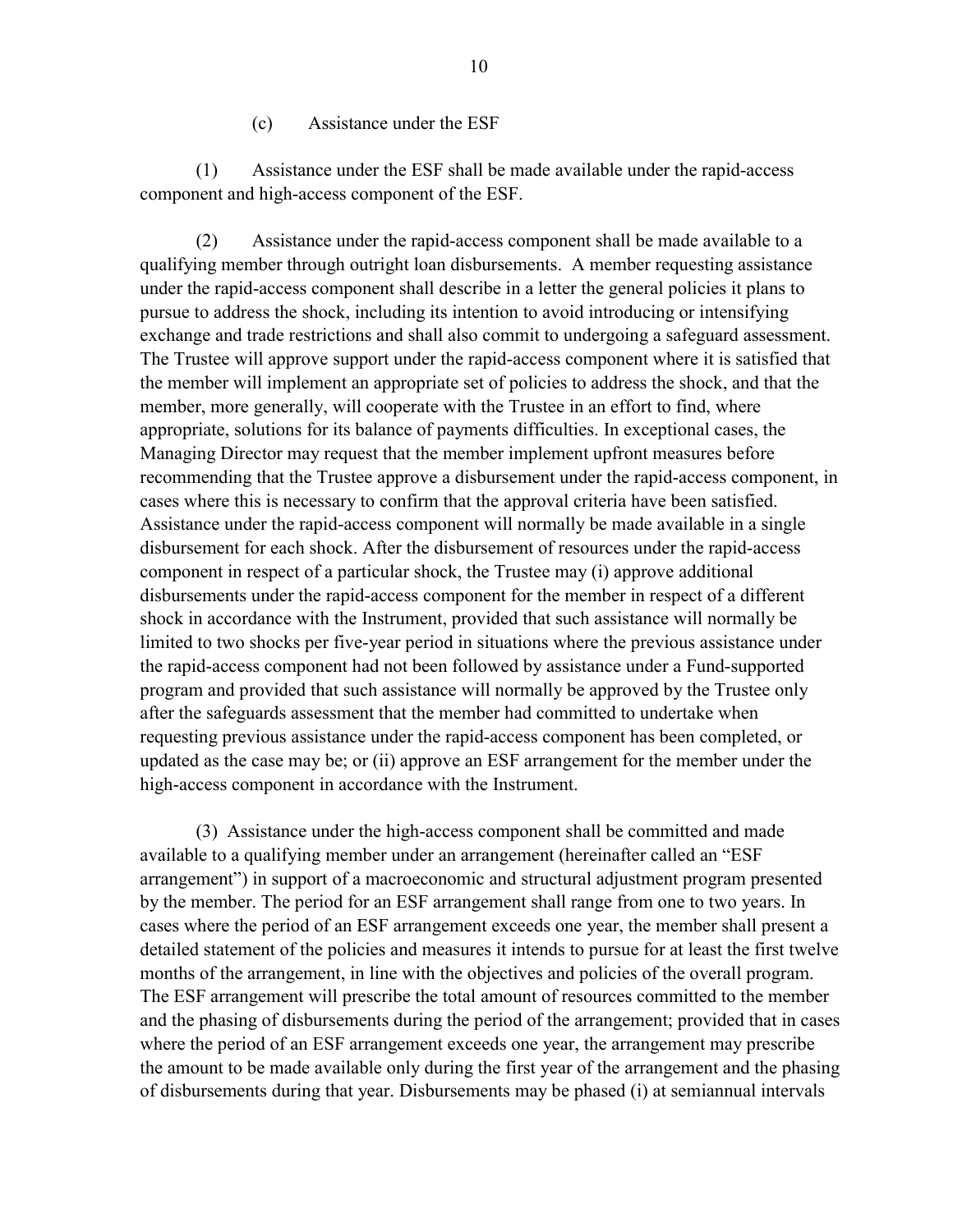(one upon approval and at approximately six-monthly intervals thereafter) with semiannual performance criteria and with appropriate monitoring of key financial variables in the form of quarterly quantitative benchmarks and structural benchmarks for important structural reforms, or (ii) at quarterly intervals (one upon approval and at approximately three-monthly intervals thereafter) with quarterly performance criteria. The phasing of disbursements in any particular case shall be determined on the basis of an assessment by the Trustee taking into account factors such as the duration of the arrangement, the balance of payments need of the member, the volatility of its economic situation and its administrative capacity constraints. The ESF arrangement shall also provide for reviews by the Trustee of the member's program to evaluate the macroeconomic and structural reform policies of the member and the implementation of its program and reach new understandings if necessary. In cases where the period of an ESF arrangement exceeds one year, the determination of the phasing of, and the conditions applying to, disbursements during the period of the arrangement following the first year may be made by the Trustee in the context of a review of the program with the member, and of a detailed statement presented by the member describing progress made under the program, and the policies it will follow during the remaining period of the arrangement to further the realization of the objectives of the program, with such modifications as may be necessary to assist it to achieve its objectives in changing circumstances. After the expiration of an ESF arrangement for an eligible member, or the cancellation of the ESF arrangement by the member, the Trustee may approve additional ESF arrangements for that member in accordance with the Instrument, provided that a member may not have more than one ESF arrangement for the same shock.

(4) Before approving a disbursement under the rapid-access component or an ESF arrangement under the high-access component, the Trustee shall be satisfied that the member has a balance of payments need whose primary source is a sudden and exogenous shock. In addition, disbursements under the rapid-access component and ESF arrangements under the high-access component will normally be approved only where the Trustee determines that, in order to address the balance of payments difficulties caused by the shock, the member does not need to implement structural reforms of the type that would normally be supported by a PRGF arrangement.

### (d) General Provisions

(1) A member may not obtain assistance from the Trust under a PRGF arrangement and an ESF arrangement at the same time. In cases where disbursements under a PRGF arrangement are delayed due to delays in program implementation, nonobservance of conditions attached to such disbursements or delays in reaching new understandings when necessary, a member may obtain assistance under the rapid-access component, so long as the requirements under the Instrument for approval of such assistance have been met.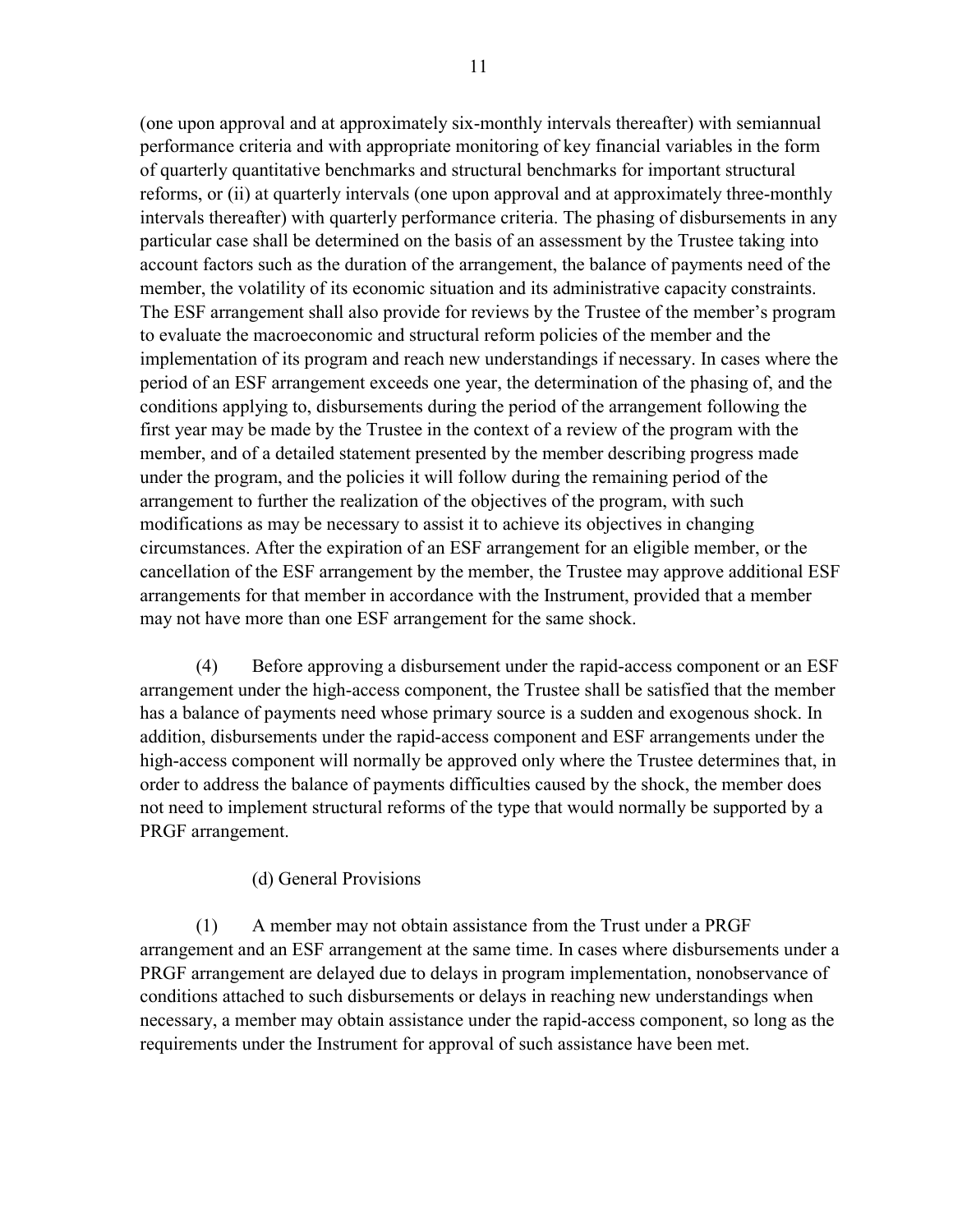(2) Commitments under arrangements under this Instrument may be made for the period through December 31, 2011.

(3) The Managing Director shall not recommend for approval, and the Trustee shall not approve, a request for a disbursement under the rapid-access component or an arrangement under this Instrument whenever the member has an overdue financial obligation to the Fund in the General Resources Account, the Special Disbursement Account, or the SDR Department, or to the Fund as Trustee, or while the member is failing to meet a repurchase expectation to the Fund pursuant to Decision No.7842-(84/165) on the Guidelines on Corrective Action, or pursuant to paragraphs 17 or 31 of Decision No. 8955-(88/125) on the Compensatory Financing Facility, or a purchase pursuant to Decision No. 11627-(97/123) on the Supplemental Reserve Facility, or is failing to meet a repayment expectation pursuant to Section II, paragraph 3(c) or the provisions of Appendix I to this Instrument, or is failing to meet a repurchase expectation pursuant to paragraph 1(b) of Decision No 5703-(78/39) or paragraph 10(a) of Decision No. 4377-(74/114).

(4) The Trustee shall not complete a review under an arrangement under this Instrument unless and until all other conditions for the disbursement of the corresponding loan have been met or waived.

# *Paragraph* 2. Amount of Assistance

 (a) An initial maximum limit on access to resources under the PRGF shall be established by the Trustee, as a proportion of members' quotas in the Fund, and provisions shall be made for a limit up to which that maximum limit may be exceeded in exceptional circumstances. A maximum limit on access to resources under each of the rapid-access component and the high-access component of the ESF shall be established by the Trustee, as a proportion of members' quotas in the Fund, and provisions shall be made allowing the maximum limit under the high-access component to be exceeded in exceptional circumstances. These access limits shall be subject to review from time to time by the Trustee in the light of actual utilization of resources available to the Loan Account.

 (b) To the extent that a member has notified the Trustee that it does not intend to make use of the resources available from the Trust under the PRGF and ESF, the member shall not be included in the calculations of the access limits on Trust loans.

 (c) The access for each member that qualifies for assistance from the Trust under the PRGF or ESF shall be determined on the basis of an assessment by the Trustee of the balance of payments need of the member, the strength of its adjustment program, the amount of the member's outstanding use of credit extended by the Fund, and its record in using Fund credit in the past. The access for each member that qualifies for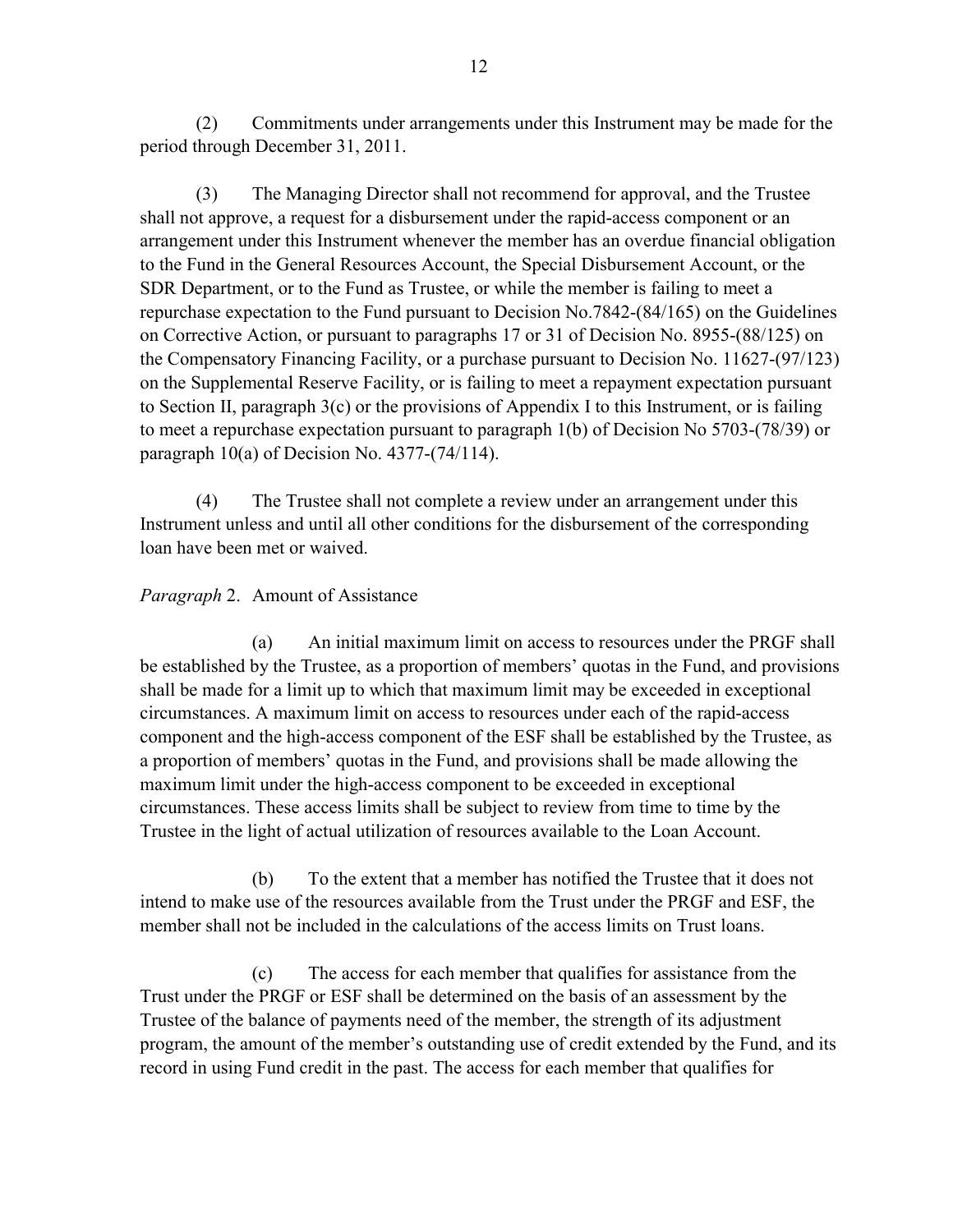assistance under the ESF shall also take into account the size and likely persistence of the shock, the member's capacity to repay, and the likelihood of additional donor assistance.

 (d) The amount of resources committed to a qualifying member under a PRGF or ESF arrangement may be increased at the time of any review contemplated under the arrangement, to help meet a larger balance of payments need or in the case of a PRGF arrangement, to support a strengthening of the program. The amount committed to a member under a PRGF arrangement shall not be reduced because of developments in its balance of payments, unless such developments are substantially more favorable than envisaged at the time of approval of the arrangement and the improvement for the member derives in particular from improvements in the external environment.

 (e) Any commitment shall be subject to the availability of resources to the Trust.

### Paragraph 3. *Disbursements*

 (a) Any disbursement shall be subject to the availability of the resources to the Trust.

 (b) Disbursements under an arrangement under this Instrument must precede the expiration of the arrangement period. If phased amounts under an arrangement do not become available as scheduled due to delays in program implementation, nonobservance of conditions attached to such disbursements or delays in reaching new understandings when necessary, the Trustee may rephase those amounts over the remaining period of the arrangement. The Trustee may also extend the period of (i) a PRGF arrangement for up to one year to allow for the disbursement of rephased amounts or to provide additional resources, subject to appropriate conditions consistent with the terms of assistance under the PRGF and (ii) an ESF arrangement for up to the overall maximum twoyear period referred to in Section II, paragraph (c)(3) to allow for the disbursement of rephased amounts or to provide additional resources subject to appropriate conditions consistent with the terms of assistance under the ESF.

 (c) When requesting a disbursement under the ESF, the member shall represent that it has a need because of its balance of payments or its reserve position or developments in its reserves. The Trustee shall not challenge this representation of need prior to providing the member with the requested disbursement. If, after a disbursement is made, the Trustee determines that the disbursement took place in the absence of a need, the Trustee may decide that the member shall be expected to repay an amount equivalent to the disbursement, together with any interest accrued thereon, normally within a period of 30 days from the date of the Executive Board decision establishing that the member is expected to make an early repayment. If the member fails to meet a repayment expectation within the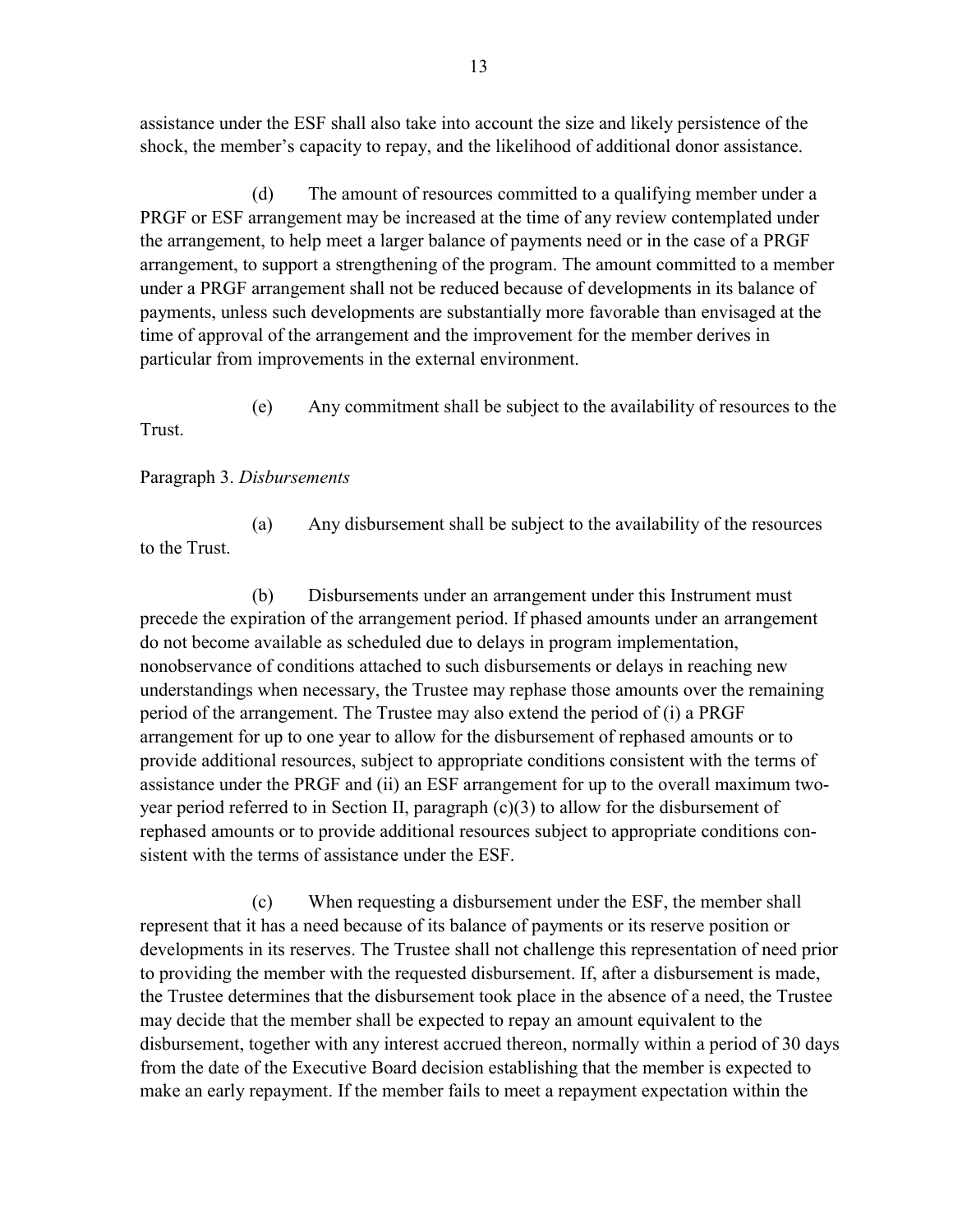period established by the Trustee, (i) the Managing Director shall promptly submit a report to the Executive Board together with a proposal on how to deal with the matter, and (ii) interest shall be charged on the amount subject to the repayment expectation at the rate applicable to overdue amounts under paragraph 4 of this Section.

 (d) Disbursements shall normally be made on the fifteenth and the last day of the month, provided that if these days are not business days of the Trustee, the disbursement shall be made on the preceding business day. Following a member's qualification for a disbursement, the disbursement shall be made on the first of these value dates for which the necessary notifications and payment instructions can be issued by the Trustee.

 (e) No disbursement to a member shall be made after the expiration of the period referred to in Section III, paragraph 3.

 (f) In cases of misreporting and noncomplying disbursements of Trust loans, the provisions of Appendix I, which is incorporated at the end of this Instrument, shall apply.

 (g) Disbursements under an arrangement to a qualifying member shall be suspended in all the cases specified in Paragraph  $1(d)(3)$  of this Section.

Paragraph 4. *Terms of loans* 

 (a) Interest on the outstanding balance of a loan under the PRGF and the ESF shall be charged at the rate of one half of one percent per annum subject to the provisions of Section IV, paragraph 5, and provided that interest at a rate equal to the rate of interest on the SDR shall be charged on the amounts of any overdue interest on or overdue repayments of Trust loans.

 (b) Trust loans shall be disbursed in a freely usable currency as decided by the Trustee. They shall be repaid, and interest paid, in U.S. dollars or other freely usable currency as decided by the Trustee. The Managing Director is authorized to make arrangements under which, at the request of a member, SDRs may be used for disbursements to the member or for payment of interest or repayments of loans by the member to the Trust.

(c) The Trustee may not reschedule the repayment of loans from the Trust.

 (d) Trust loans shall be repaid in ten equal semi-annual installments beginning not later than five and a half years from the date of each disbursement and completed at the end of the tenth year after that date.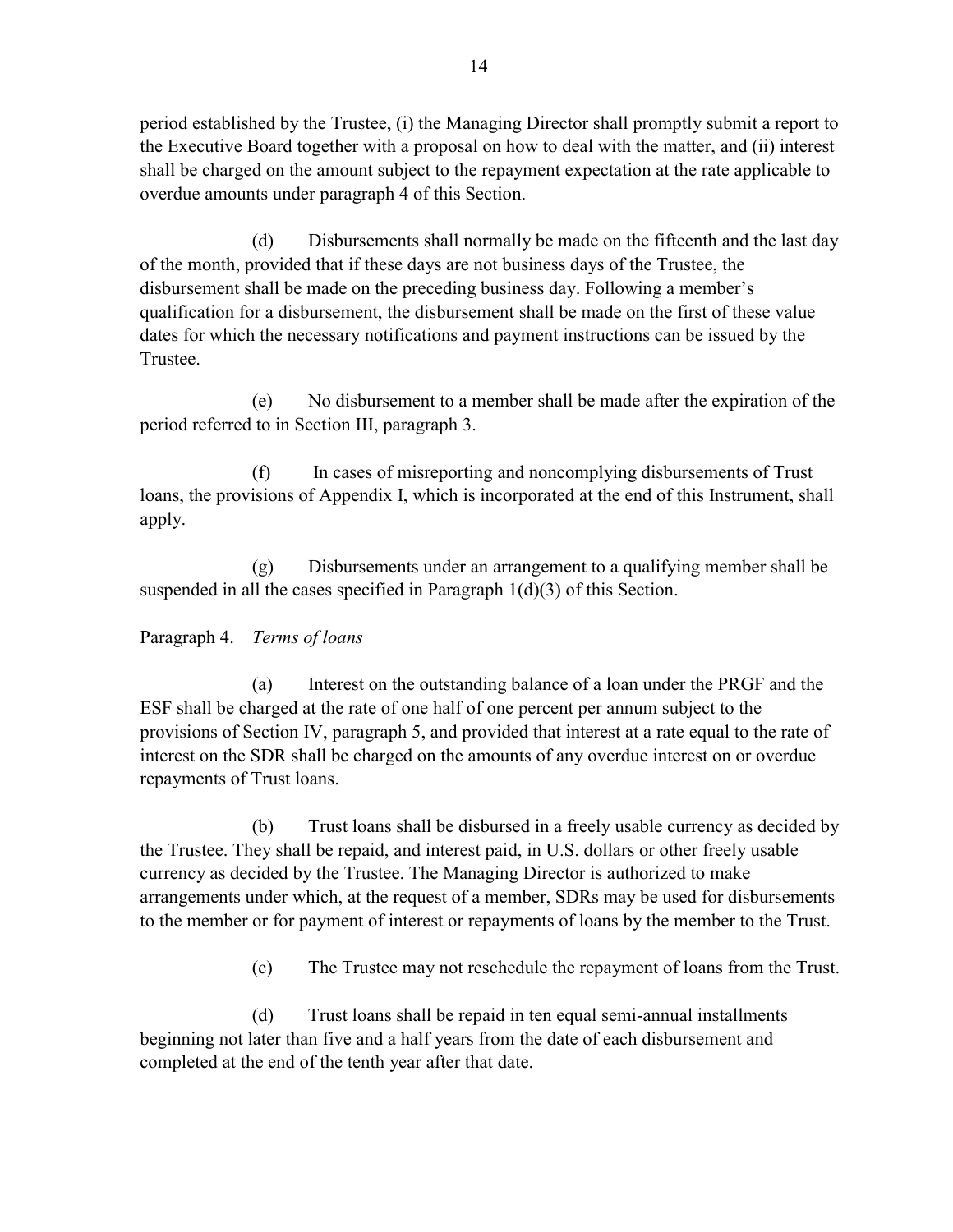Paragraph 5. *Modifications* 

Any modification of these provisions will affect only loans made after the effective date of the modification, provided that modification of the interest rate shall apply to interest accruing after the effective date of the modification.

### Section III*. Borrowing for the Loan Account*

Paragraph 1*. Resources* 

The resources held in the Loan Account shall consist of:

(a) the proceeds of loans made to the Trust for that Account; and

 (b) payments of principal and interest on Trust loans, subject to the provisions of Section V, paragraph 3.

### Paragraph 2*. Borrowing authority*

The Trustee may borrow resources for the Loan Account on such terms and conditions as may be agreed between the Trustee and the respective lenders subject to the provisions of this Instrument. For this purpose the Managing Director of the Trustee is authorized to enter into borrowing agreements and agree to their terms and conditions with lenders to the Loan Account of the Trust.

### Paragraph 3*. Commitments*

Commitments for drawings under loan agreements to the Loan Account of the ESAF Trust that were entered into before November 30, 1993 shall extend through December 31, 1997, and under loan agreements that are entered into after November 30, 1993 shall extend through December 31, 1999. The drawdown period under loan agreements to the Loan Account of the PRGF-ESF Trust for loans entered into or amended after September 19, 2001 shall normally extend through December 31, 2014. The drawdown period may be extended by mutual agreement between the Trustee and the lender. The Managing Director is authorized to conclude such agreements on behalf of the Trustee.

#### Paragraph 4*. Drawings on loan commitments*

(a) Drawings on the commitments of individual lenders over time shall be made so as to maintain broad proportionality of these drawings relative to commitments, provided that the Trustee will aim to draw fully all loans entered into prior to August 31, 2001 before calling on loans entered into after that date.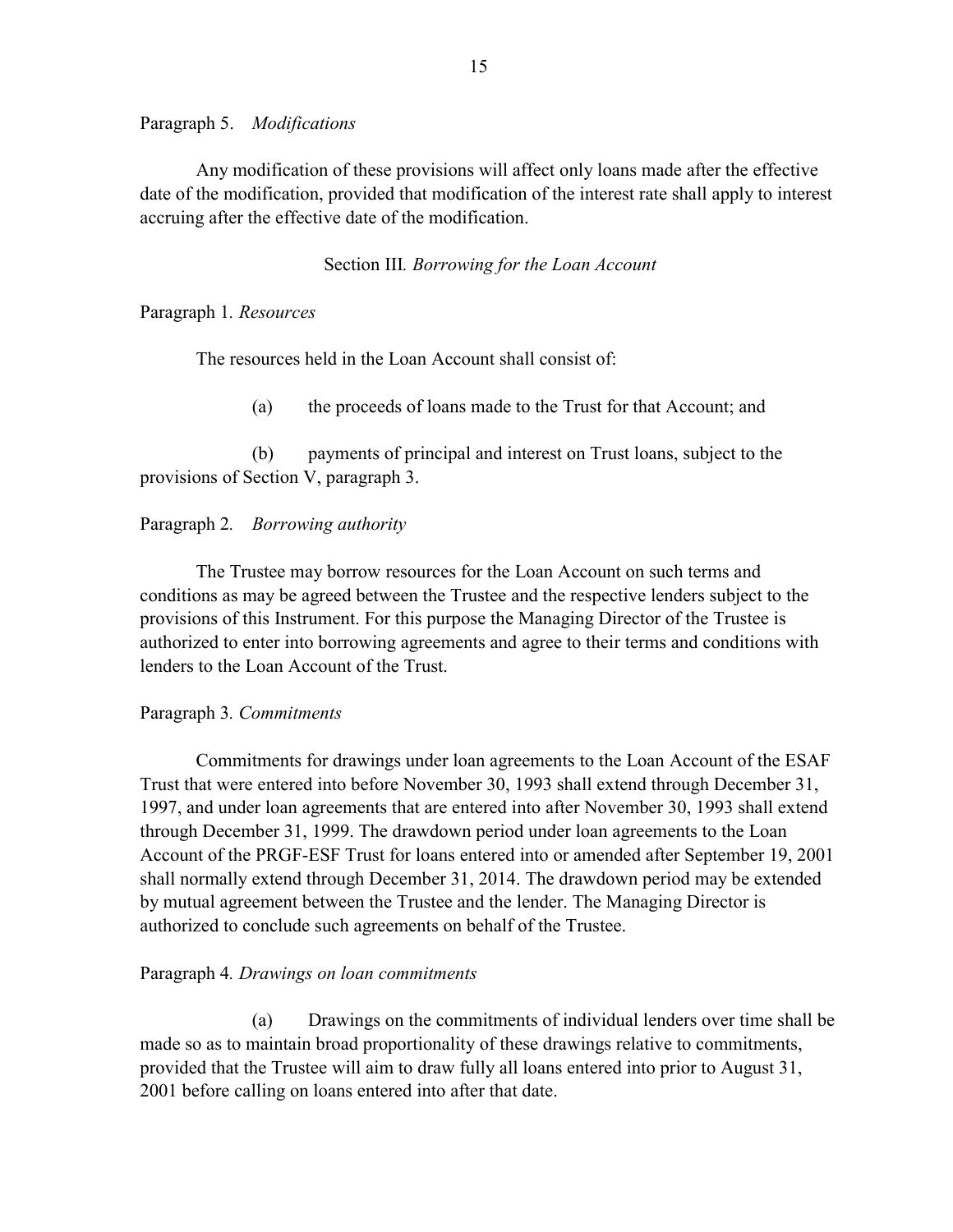(b) Calls on a lender's commitment shall be suspended temporarily if, at any time prior to June 30, 1997, in case of a commitment under a loan agreement entered into before November 30, 1993, or prior to June 30, 1999, in case of a commitment under a loan agreement entered into after November 30, 1993, or prior to June 30, 2014, in case of a commitment under a loan agreement entered into after August 31, 2001, the lender represents to the Trustee that it has a liquidity need for such suspension and the Trustee, having given this representation the overwhelming benefit of any doubt, agrees. The suspension shall not exceed three months, provided that it may be extended for further periods of three months by agreement between the lender and the Trustee. No extension shall be agreed which, in the judgment of the Trustee, would prevent drawing of the full amount of the lender's commitment.

 (c) Following any suspension of calls with respect to the commitment of a lender, calls will be made on that commitment thereafter so as to restore proportionality of calls on all lenders as soon as practicable.

### Paragraph 5. *Payments to lenders*

(a) The Trust shall make payments of principal and interest on its borrowing for the Loan Account from the payments into that account of principal and interest made by borrowers under Trust loans. Payments of the authorized subsidy shall be made from the Subsidy Accounts in accordance with Section IV of this Instrument, and, as required, payments shall be made from the Reserve Account in accordance with Section V of this Instrument.

 (b) The Trust shall pay interest on outstanding borrowing for Trust loans promptly after June 30 and December 31 of each year, unless the particular modalities of a loan to the Trust make it necessary for the Trustee to agree with the lender on interest payments at other times.

### Section IV. *Subsidy Accounts*

### Paragraph 1*. Resources*

(a) The resources held in the PRGF-ESF Subsidy Account shall consist of:

 (i) the proceeds of donations made to the Trust for the Subsidy Account of the PRGF Trust prior to January 5, 2006, unless a donor notifies the Trustee that it wishes to transfer the proceeds of its outstanding donation to another Subsidy Account by March 6, 2006;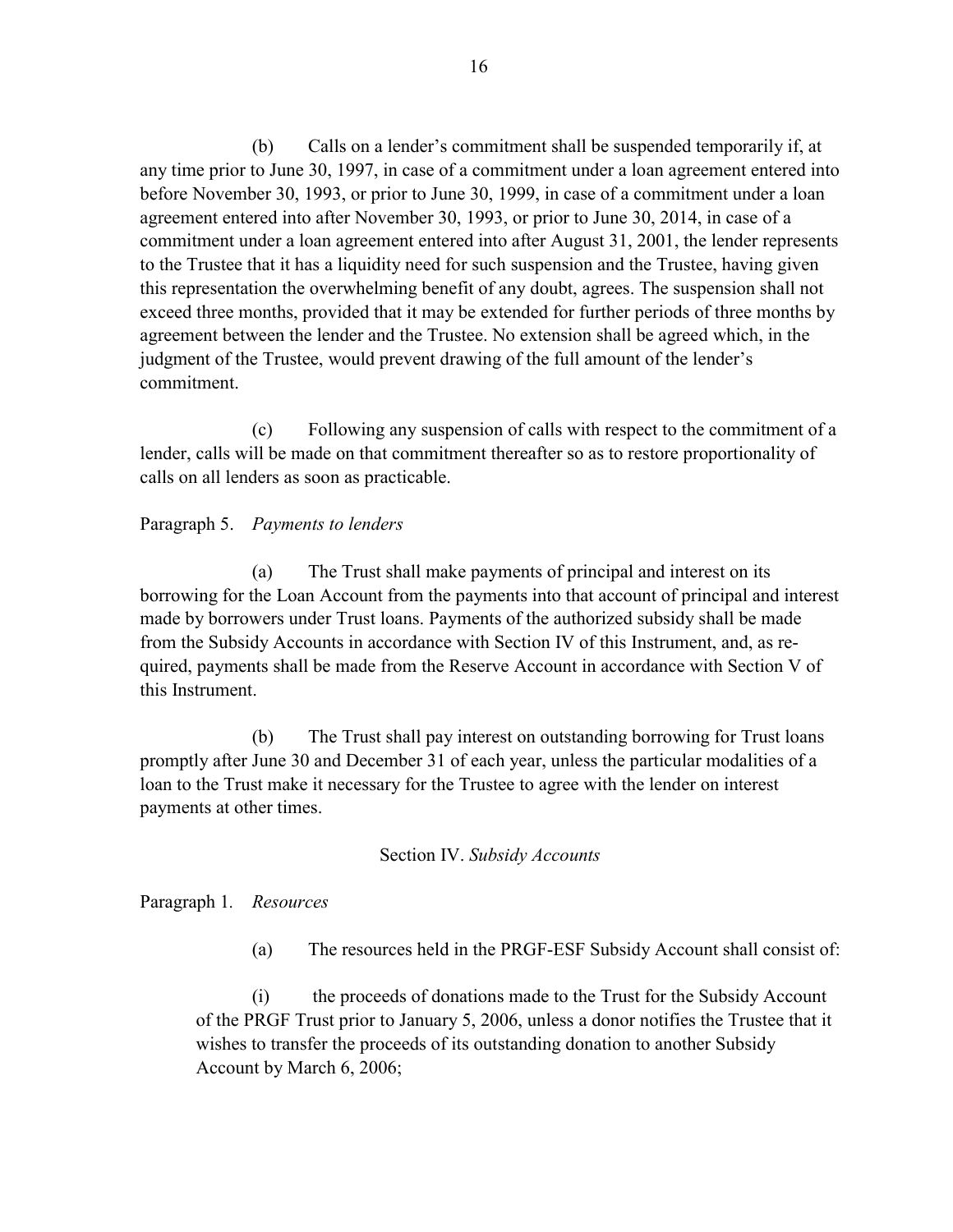(ii) the proceeds of loans made to the Trust for the Subsidy Account of the PRGF Trust prior to January 5, 2006, unless a lender notifies the Trustee that it wishes to transfer the proceeds of its outstanding loan to another Subsidy Account by March 6, 2006;

 (iii) the proceeds of donations made to the Trust for the PRGF-ESF Subsidy Account;

 (iv) the proceeds of loans made to the Trust for the PRGF-ESF Subsidy Account;

 (v) transfers from the Special Disbursement Account in accordance with Decision No. 10531-(93/170);

 (vi) transfers from the Special Disbursement Account in accordance with paragraph 5(c) of Decision No. 13588-(05/99) MDRI; and

- (vii) net earnings from investment of resources held in that Account.
- (b) The resources held in the ESF Subsidy Account shall consist of:
- (i) the proceeds of donations made to the Trust for that Account;
- (ii) the proceeds of loans made to the Trust for that Account; and
- (iii) net earnings from investment of resources held in that Account.
- (c) The resources held in the PRGF Subsidy Account shall consist of:
- (i) the proceeds of donations made to the Trust for that Account;
- (ii) the proceeds of loans made to the Trust for that Account;

 (iii) transfers from the Trust for Special PRGF Operations for the Heavily Indebted Poor Countries and Interim PRGF Subsidy Operations (PRGF-HIPC Trust) in accordance with Section III *bis* of the Instrument establishing that Trust; and

(iv) net earnings from investment of resources held in that Account.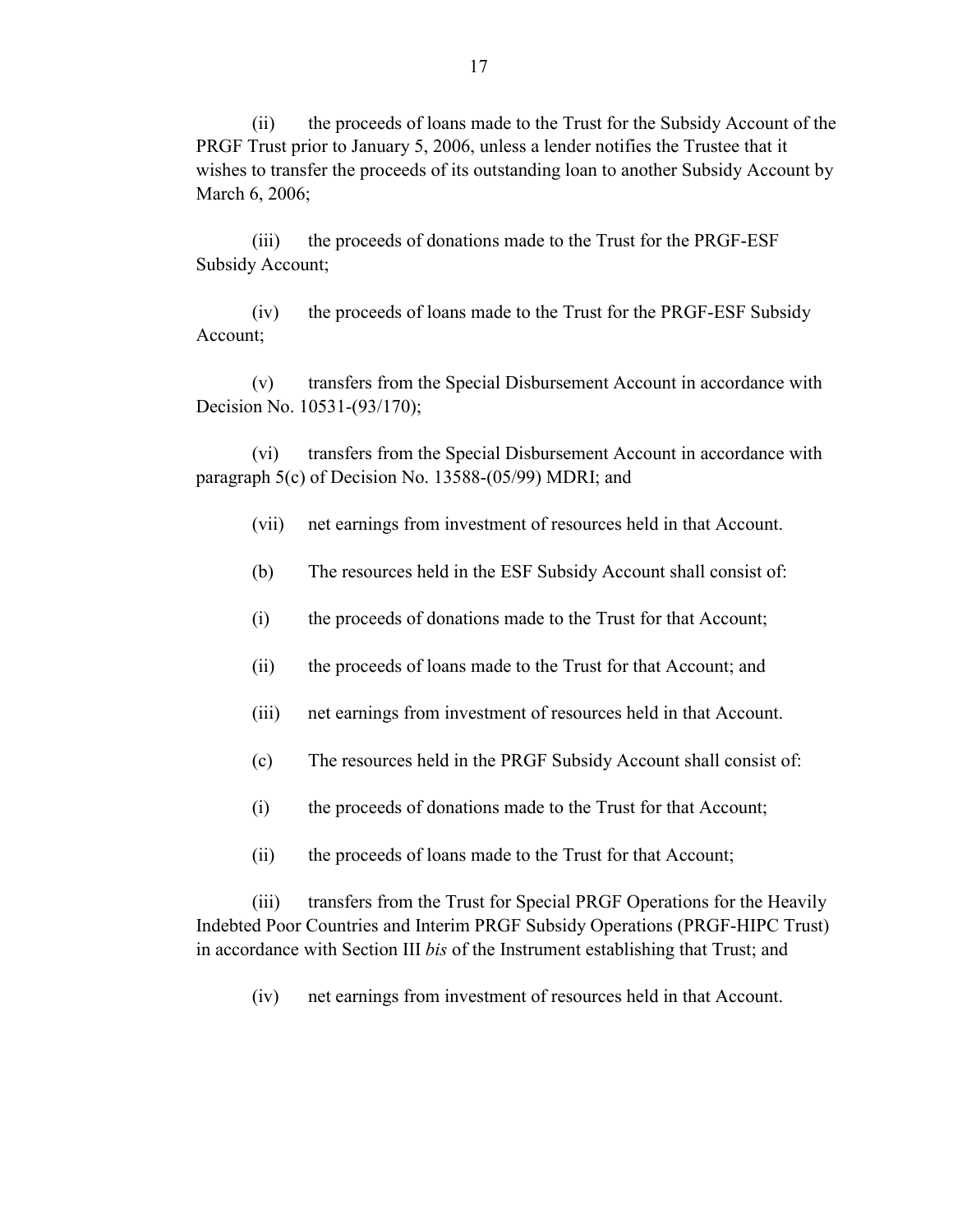### Paragraph 2. *Donations*

The Trustee may accept donations of resources for any of the Subsidy Accounts on such terms and conditions as may be agreed between the Trustee and the respective donors, subject to the provisions of this Instrument. To the extent possible, annual contributions should be made before May 30 of each year. For this purpose the Managing Director of the Trustee is authorized to accept donations of resources and agree to their terms and conditions with donors to the Subsidy Accounts of the Trust.

### Paragraph 3*. Borrowing*

The Trustee may, in exceptional circumstances, borrow resources for any of the Subsidy Accounts from official lenders on such terms and conditions as may be agreed between the Trustee and the lenders; in order:

 (a) to prefinance an amount that is firmly committed to be donated to the Trust for the relevant Subsidy Account; repayment of principal and any payments of interest on such borrowing shall be contingent upon the receipt by the relevant Subsidy Account of the donation that has been prefinanced; and

 (b) that the relevant Subsidy Account may benefit from net investment earnings on the proceeds of a loan extended at a concessional interest rate; repayment of principal and any payment of interest on such borrowing shall be made exclusively from the proceeds of liquidation of the investment and the earnings thereon.

 For this purpose the Managing Director of the Trustee is authorized to enter into borrowing agreements and agree to their terms and conditions with lenders to the Subsidy Accounts of the Trust.

### Paragraph 4. *Authorized subsidy*

(a) The Trustee shall draw upon the resources available in the PRGF-ESF Subsidy Account to pay the difference, with respect to each interest period, between the interest due by the borrowers and the interest due on resources borrowed for loans under the PRGF or the ESF, provided that resources available in the PRGF-ESF Subsidy Account shall be drawn upon for these purposes only if there are no other resources immediately available in the PRGF Subsidy Account or the ESF Subsidy Account, as the case may be, for these purposes. For purposes of the preceding sentence, resources in the PRGF-HIPC Trust that are transferable to the PRGF Subsidy Account shall not be considered resources immediately available in the PRGF Subsidy Account.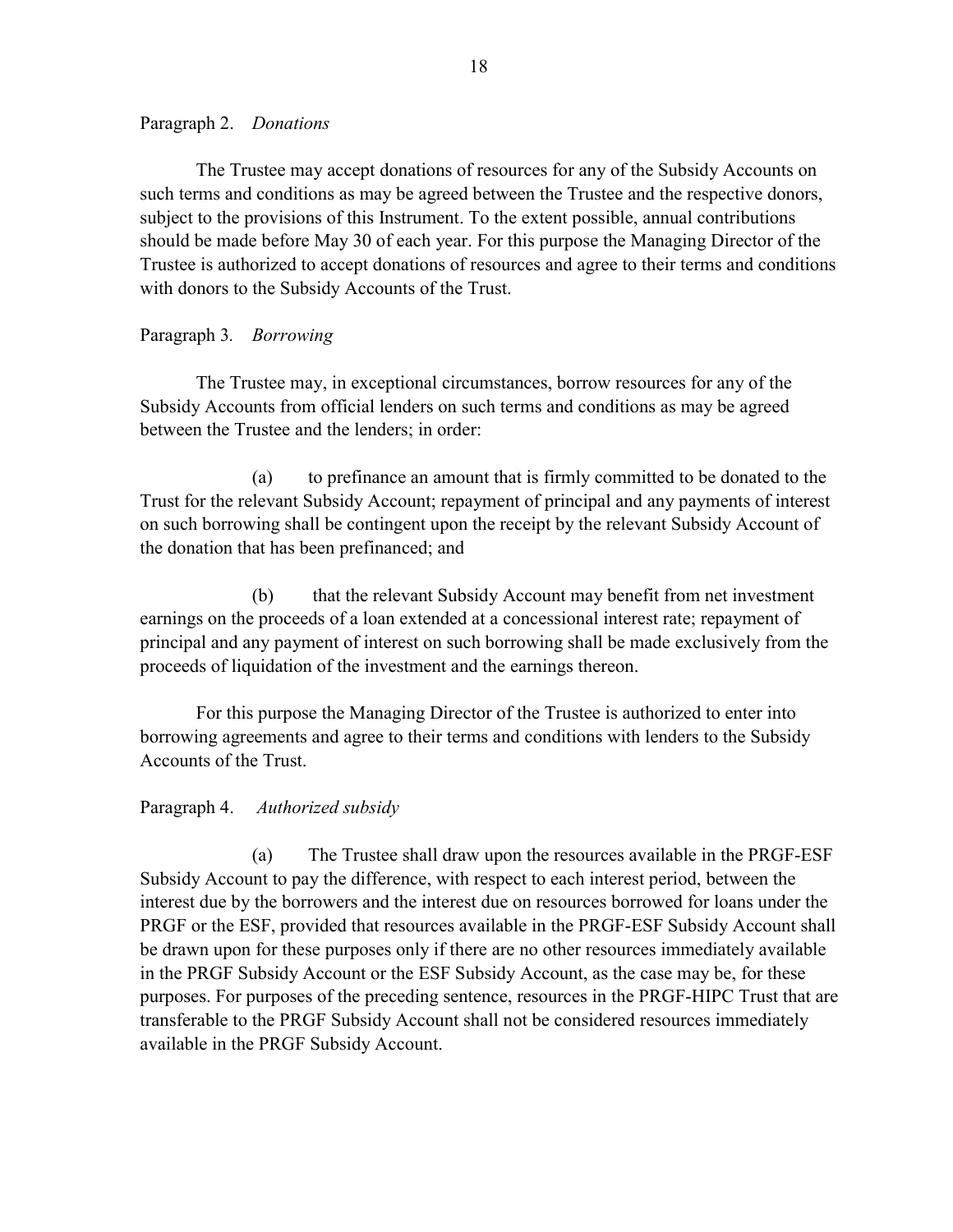(b) The Trustee shall draw upon the resources available in the ESF Subsidy Account to pay the difference, with respect to each interest period, between the interest due by the borrowers and the interest due on resources borrowed for loans under the ESF.

 (c) The Trustee shall draw upon the resources available in the PRGF Subsidy Account to pay the difference, with respect to each interest period, between the interest due by the borrowers and the interest due on resources borrowed for loans under the PRGF.

# Paragraph 5. *Calculation of subsidy*

(a) The amount of the subsidy shall be determined by the Trustee in the light of (i) the objective of ensuring that the PRGF and ESF are highly concessional facilities and, to the extent possible, of reducing the rate of interest charged on Trust loans to 0.5 percent, (ii) the rate of interest on resources available to the Loan Account, and (iii) the availability and prospective availability of resources to the Subsidy Accounts.

 (b) The Trustee shall keep the operation of the Subsidy Accounts under review. If at any time it determines that resources available or committed are likely to be insufficient to reduce the rate of interest on either PRGF or ESF loans to 0.5 percent throughout the operation of the Trust, the Trustee shall seek such additional resources as may be necessary to achieve this objective.

 (c) Should adequate additional resources not be forthcoming to reduce the rate on either PRGF or ESF loans to 0.5 percent, the Trustee shall recalculate the subsidy with a view to reducing that interest rate to the lowest feasible rate that could be applied throughout the remaining life of the Trust. The rate of interest charged on all outstanding loans by the Trust under the relevant facility shall be adjusted accordingly in the succeeding interest periods. Borrowers shall be notified promptly of such adjustments. Further recalculations and adjustments shall be made in subsequent interest periods, as necessary in light of developments with respect to the rate of interest on resources available to the Loan Account and the availability of resources to the Subsidy Accounts.

 (d) If the interest due to lenders under the PRGF or ESF for an interest period has exceeded the interest due by borrowers under the relevant facility, together with the authorized subsidy under paragraph 4 of this Section for that period, and payment to lenders of that difference has been made from the Reserve Account in accordance with Section V, paragraph 2, then an amount equivalent to that difference shall be added to the interest due by the relevant borrowers for the succeeding interest period. Payment of that amount shall be made to the Reserve Account in accordance with Section V, paragraph 3.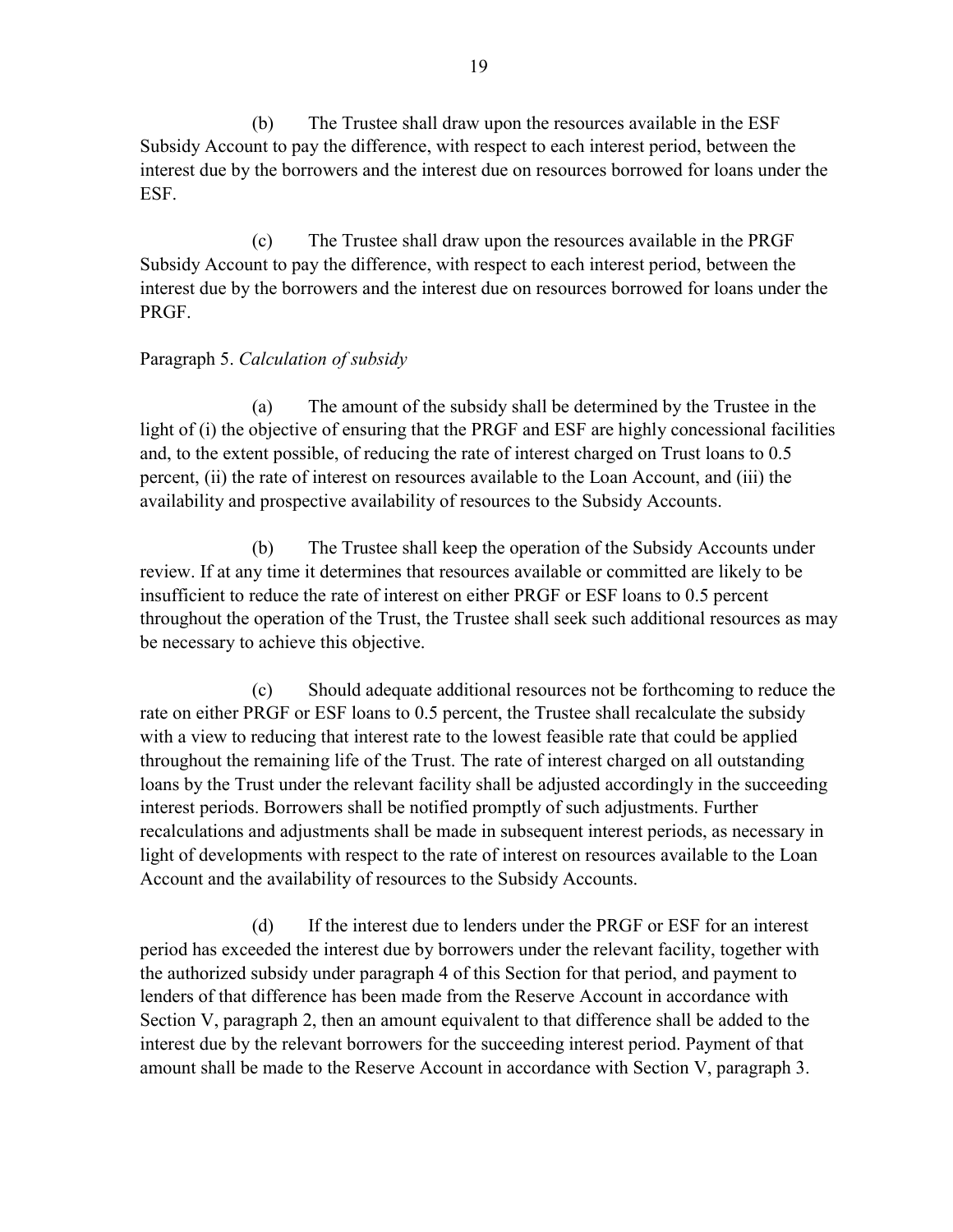The additional interest due shall not be taken into account in the calculation of the authorized subsidy for that same interest period.

#### Paragraph 6. *Termination arrangements*

(a) Upon completion of the subsidy operations authorized by this Instrument, the Fund shall wind up the affairs of the Subsidy Accounts.

 (i) Any resources remaining in the PRGF-ESF Subsidy Account shall be used in a manner consistent with paragraph 4(a) of this Section to reduce to the fullest extent possible, in accordance with this Instrument, to 0.5 percent the interest rate paid by borrowers on PRGF and ESF loans, by means of payments to such borrowers. Any resources remaining after that subsidization shall be distributed to the Fund, donors, and lenders that have contributed to the PRGF-ESF subsidy operation, in proportion to their contributions. The resources representing the Fund's share in such distribution shall be transferred to the Special Disbursement Account.

 (ii) Any resources remaining in the ESF Subsidy Account shall be used to reduce to the fullest extent possible, in accordance with this Instrument, to 0.5 percent the interest rate paid by borrowers on ESF loans, by means of payments to such borrowers. Any resources remaining after that subsidization shall be distributed to donors and lenders that have contributed to the ESF subsidy operation, in proportion to their contributions.

 (iii) Any resources remaining in the PRGF Subsidy Account shall be used to reduce to the fullest extent possible, in accordance with this Instrument, to 0.5 percent the interest rate paid by borrowers on PRGF loans, by means of payments to borrowers. Any resources remaining after that subsidization shall be distributed to donors and lenders that have contributed to the PRGF subsidy operation, in proportion to their contributions.

 (iv) For the purposes of the distributions provided for in this paragraph 6, account will be taken of donations, the net earnings from investment of the proceeds of concessional loans extended to the Subsidy Accounts under paragraph 3(b) above, and the subsidy element of concessional loans extended to the Trust under Section III; the subsidy element associated with such loans shall be calculated as the difference, if positive, between the SDR rate of interest and the interest on such loans, applied to the amount of the loans during the period they were outstanding.

 (b) Prior to the termination of the PRGF-ESF Subsidy Account in accordance with (a)(i) above, the equivalent of SDR 1.12 billion of the resources in that Account that are not derived from the Special Disbursement Account shall be transferred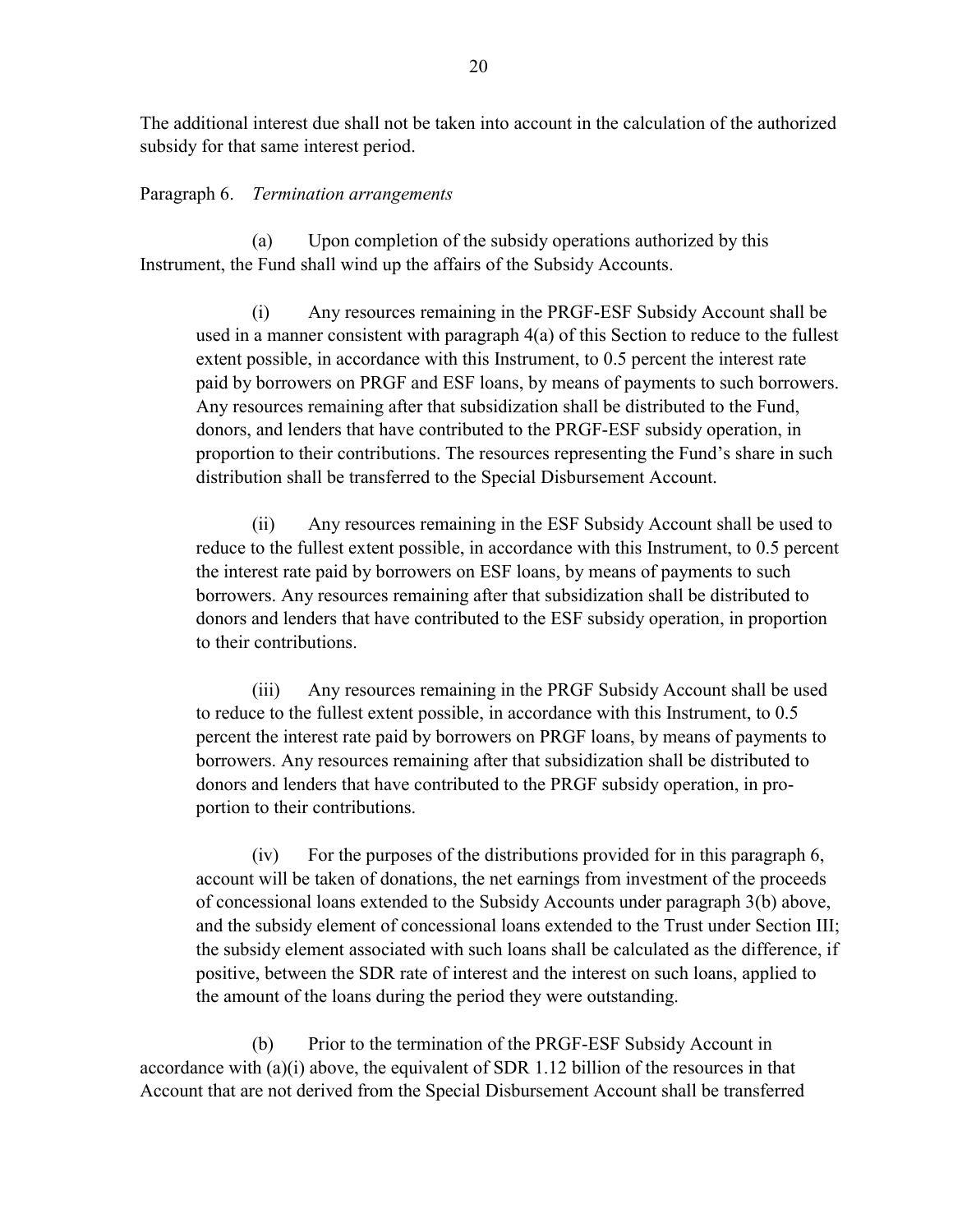from the Subsidy Account to the Multilateral Debt Relief Initiative-II Trust established pursuant to paragraph 2 of Decision No. 13588-(05/99) MDRI, upon the notification by sufficient contributors that up to the full amount of their outstanding contributions may be used for such a transfer.

### Section V. *Reserve Account*

Paragraph 1. *Resources* 

The resources held in the Reserve Account shall consist of:

 (a) transfers by the Fund from the Special Disbursement Account in accordance with Decision No. 8760-(87/176), adopted December 18, 1987, as amended by Decision No. 10531-(93/170), adopted December 15, 1993;

 (b) net earnings from investment of resources held in the Reserve Account;

 (c) net earnings from investment of any resources held in the Loan Account pending the use of these resources in operations;

(d) payments of overdue principal or interest or interest thereon under Trust loans, and payments of interest under Trust loans to the extent that payment has been made to a lender from the Reserve Account;

 (e) transfers by the Fund from the Special Disbursement Account in accordance with Decision No. 10286-(93/23) ESAF, adopted February 22, 1993; and

 (f) repayments of the principal under Trust loans, to the extent that resources in the Reserve Account have been used to make payments to a lender due to a difference in timing between scheduled principal repayments to the lender and principal repayments under Trust loans.

# Paragraph 2*. Use of resources*

The resources held in the Reserve Account shall be used by the Trustee to make payments of principal and interest on its borrowing for Trust loans, to the extent that the amounts available from receipts of repayments and interest from borrowers under Trust loans, together with the authorized subsidy under Section IV, paragraph 4, are insufficient to cover the payments to lenders as they become due and payable.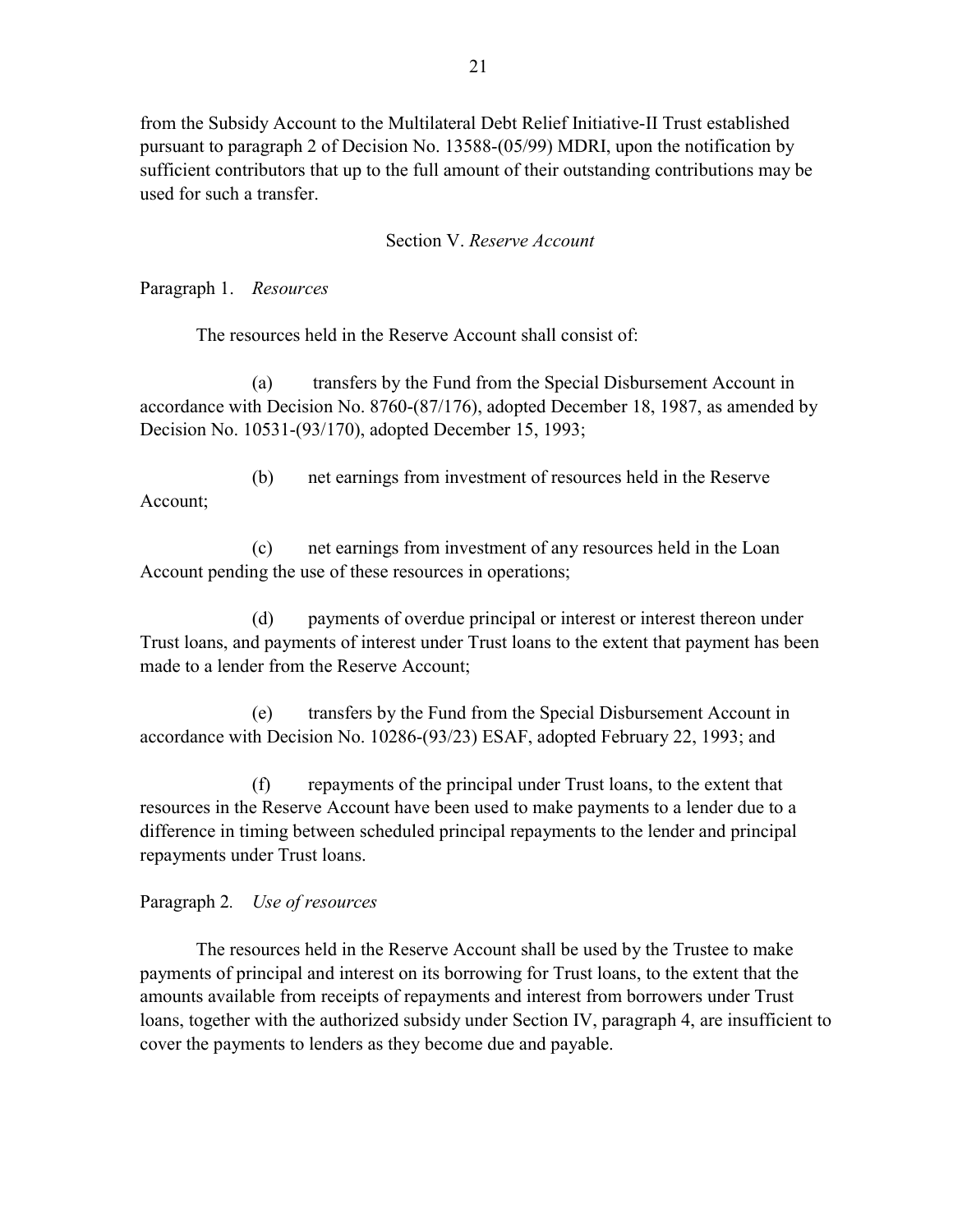### Paragraph 3. *Payments to the Reserve Account*

Any repayment of principal under Trust loans, to the extent that repayment to a lender has been made from the Reserve Account due to differences in timing between scheduled principal repayments to the lender and principal repayments under Trust loans, any payments of overdue principal or interest or interest thereon under Trust loans, and any payments of interest under Trust loans to the extent that payment has been made to a lender from the Reserve Account, shall be made to the Reserve Account.

### Paragraph 4. *Review of resources*

If resources in the Reserve Account are, or are determined by the Trustee likely to become, insufficient to meet the obligations of the Trust that may be discharged from the Reserve Account as they become due and payable, the Trustee shall review the situation in a timely manner.

### Paragraph 5. *Reduction of resources and liquidation*

(a) Whenever the Trustee determines that amounts in the Reserve Account of the Trust exceed the amount that may be needed to cover the total liabilities of the Trust to lenders that are authorized to be discharged by the Reserve Account, the Trustee shall retransfer such excess amount to the Fund's Special Disbursement Account.

 (b) Notwithstanding (a) above, the equivalent of up to SDR 250 million may be transferred from the Reserve Account to the Special Disbursement Account to be used to provide Trust grants or Trust loans, as defined in the Instrument to Establish a Trust for Special PRGF Operations for the Heavily Indebted Poor Countries and Interim PRGF Subsidy Operations. Transfers will be made only when and to the extent that the Trustee of the Trust established by that Instrument determines that there are no other resources immediately available for this purpose.

 (c) Upon liquidation of the Trust, all amounts in the Reserve Account remaining after discharge of liabilities authorized to be discharged by the Reserve Account shall be transferred to the Special Disbursement Account.

### Section VI. *Transfer of Claims*

### Paragraph 1. *Transfers by lenders*

(a) Any lender shall have the right to transfer at any time all or part of any claim to any member of the Fund, to the central bank or other fiscal agency designated by any member for purposes of Article V, Section 1 ("other fiscal agency"), or to any official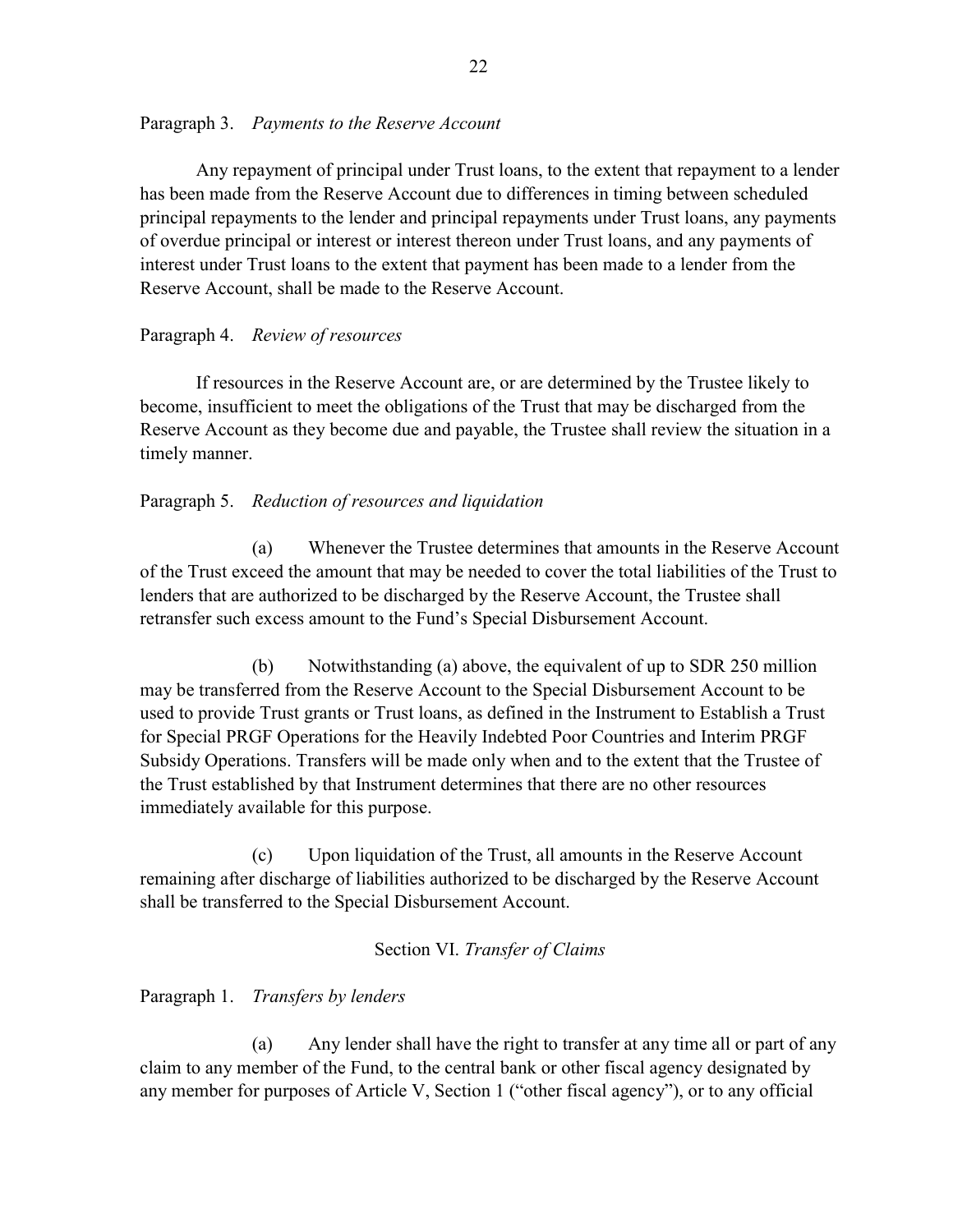entity that has been prescribed as a holder of SDRs pursuant to Article XVII, Section 3 of the Fund's Articles of Agreement.

 (b) The transferee shall, as a condition of the transfer, notify the Trustee prior to the transfer that it accepts all the obligations of the transferor relating to the transferred claim with respect to renewal and new drawings, and shall acquire all the rights of the transferor with respect to repayment of and interest on the transferred claim.

# Paragraph 2. *Transfers among electing lenders*

(a) Any lender to the Loan Account ("electing lenders") may inform the Trustee that it stands ready, upon request by the Trustee, to purchase claims on the Trust from any other electing lender, provided that the holdings of claims so acquired shall at no time exceed the amount communicated to the Trustee and subject to the other provisions of this section. A list of electing lenders and the amounts communicated by them shall be established separately by the Trustee. This list may be extended and the amounts therein increased in accordance with communications received subsequently.

 (b) An electing lender shall have the right to transfer temporarily to other electing lenders part or all of any claim arising from its loans to the Trust under Section III, if the electing lender represents to the Trustee that it has a liquidity need to make such transfer and the Trustee, having given this representation the overwhelming benefit of any doubt, agrees.

 (c) The Trustee shall allocate each transfer by an electing lender under this provision to all other electing lenders in proportion to the amounts by which the respective maximum holdings listed in the attachment exceed actual holdings of claims acquired under this provision; provided, however, that no allocation shall be made to an electing lender if it represents to the Trustee that it has a liquidity need for exclusion from an allocation and the Trustee agrees, in which case allocations to the remaining electing lenders shall be adjusted accordingly.

 (d) The purchaser of any claim transferred under this provision shall assume, as a condition of the transfer, any obligation of the transferor, relating to the transferred claim, with respect to the renewal of drawing on loans to the Trust and to new drawings on loans in the event a renewal, having been requested, is not agreed by the transferor.

 (e) Transfers of claims under this provision shall be made in exchange for freely usable currency and shall be reversed in the same media within three months, provided that such transfers may be renewed, by agreement between the transferor and the Trustee, for further periods of three months up to a total of one year. Notwithstanding the above, the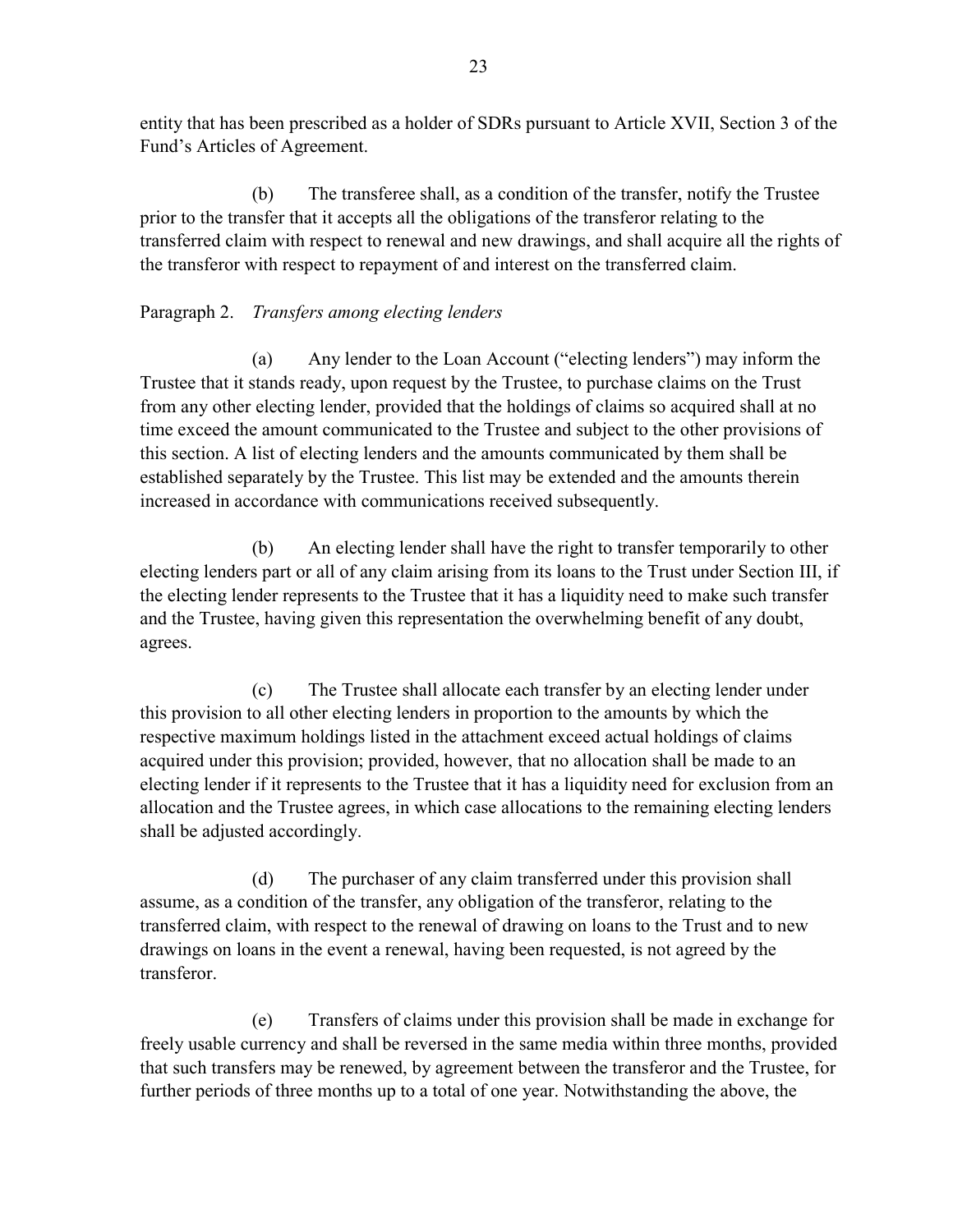transferor shall reverse a transfer under this provision not later than the date on which the transferred claim is due to be repaid by the Trust.

 (f) Interest on claims transferred under this Section shall be paid by the Trust to the transferor in accordance with the provisions of the transferor's lending agreement with the Trust. The transferor shall pay interest to the transferee(s) on the amount transferred, so long as the transfer remains outstanding, at a daily rate equal to that set out in Rule T-1 of the Fund's Rules and Regulations; such interest shall be payable three months after the date of a transfer or of its renewal, or on the date the transfer is reversed, whichever is earlier.

# Section VII. *Administration of the Trust*

Paragraph 1. *Trustee* 

(a) The Trust shall be administered by the Fund as Trustee. Decisions and other actions taken by the Fund as Trustee shall be identified as taken in that capacity.

 (b) Subject to the provisions of this Instrument, the Fund in administering the Trust shall apply the same rules as apply to the operation of the General Resources Account of the Fund.

(c) The Trustee, acting through its Managing Director, is authorized:

 (i) to make all arrangements, including establishment of accounts in the name of the International Monetary Fund, which shall be accounts of the Fund as Trustee, with such depositories of the Fund as the Trustee deems necessary; and

(ii) to take all other administrative measures that the Trustee deems necessary to implement the provisions of this Instrument.

Paragraph 2. *Separation of assets and accounts, audit and reports* 

(a) The Resources of the Trust shall be kept separate from the property and assets of all other accounts of the Fund, including other administered accounts, and shall be used only for the purposes of the Trust in accordance with this Instrument.

 (b) The property and assets held in the other accounts of the Fund shall not be used to discharge liabilities or to meet losses arising out of the administration of the Trust. The resources of the Trust shall not be used to discharge liabilities or to meet losses arising out of the administration of the other accounts of the Fund.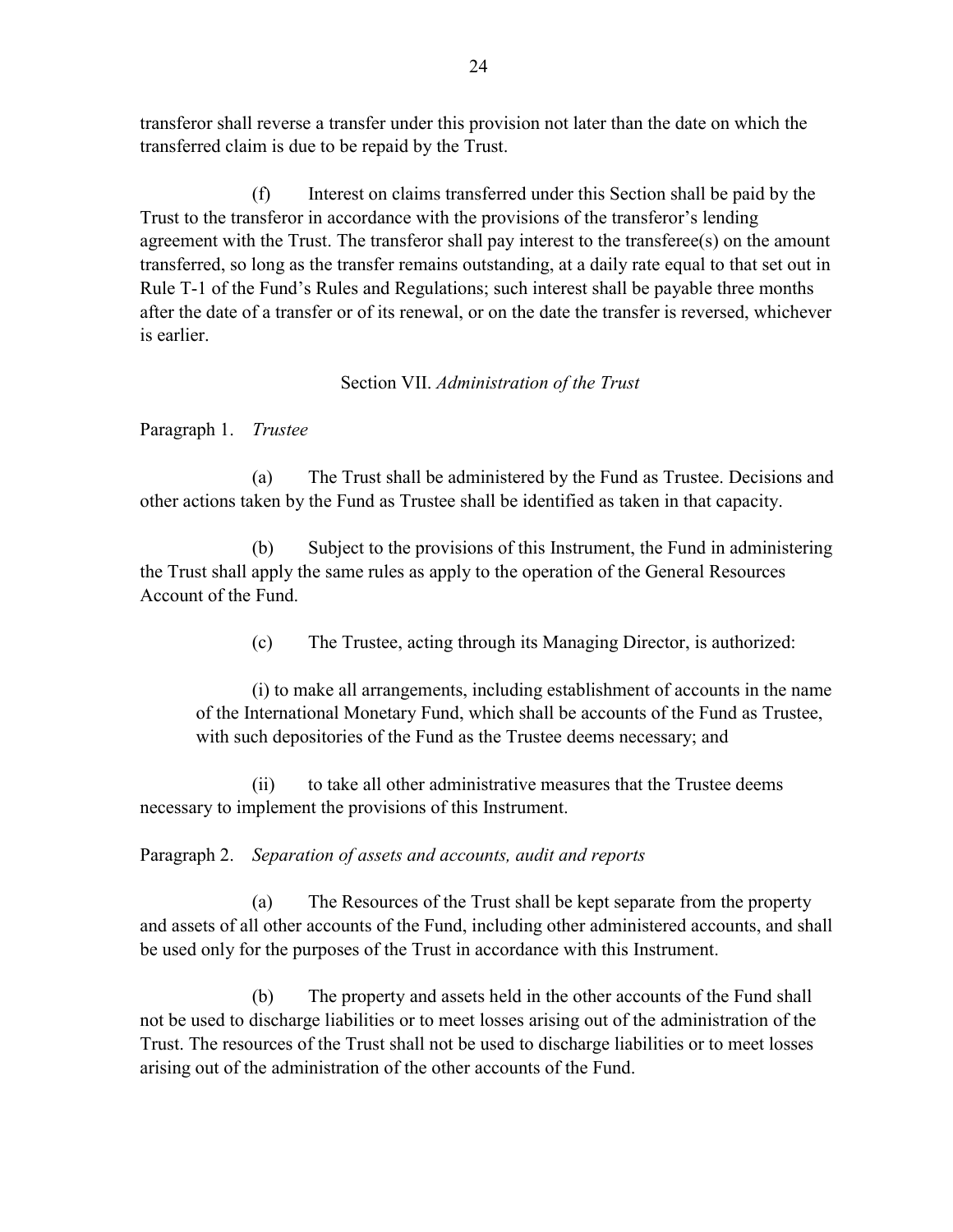(c) The Fund shall maintain separate financial records and prepare separate financial statements for the Trust.

 (d) The audit committee selected under Section 20 of the Fund's By-Laws shall audit the financial transactions and records of the Trust. The audit shall relate to the financial year of the Fund.

 (e) The Fund shall report on the resources and operations of the Trust in the Annual Report of the Executive Board to the Board of Governors and shall include in that Annual Report the report of the audit committee on the Trust.

# Paragraph 3. *Investment of resources*

(a) Any balances held by the Trust and not immediately needed in operations shall be invested.

 (b) Investments may be made in any of the following: (i) marketable obligations issued by an international financial organization and denominated in SDRs or in the currency of a member of the Fund; (ii) marketable obligations issued by a member or by a national official financial institution of a member and denominated in SDRs or in the currency of that member; and (iii) deposits with a commercial bank, a national official financial institution of a member, or an international financial institution that are denominated in SDRs or in the currency of a member. Investment which does not involve an exchange of currency shall be made only after consultation with the member whose currency is to be used, or, when an exchange of currencies is involved, with the consent of the issuers of such currencies.

# Section VIII. *Period of Operation and Liquidation*

# Paragraph 1. *Period of operation*

The Trust established by this Instrument shall remain in effect for as long as is necessary, in the judgment of the Fund, to conduct and to wind up the business of the Trust.

# Paragraph 2. *Liquidation of the Trust*

(a) Termination and liquidation of the Subsidy Accounts shall be made in accordance with the provisions of Section IV, paragraph 6.

 (b) All other resources, if any, shall be used to discharge any liabilities of the Trust, other than those incurred under Section IV, and any remainder shall be transferred to the Special Disbursement Account of the Fund.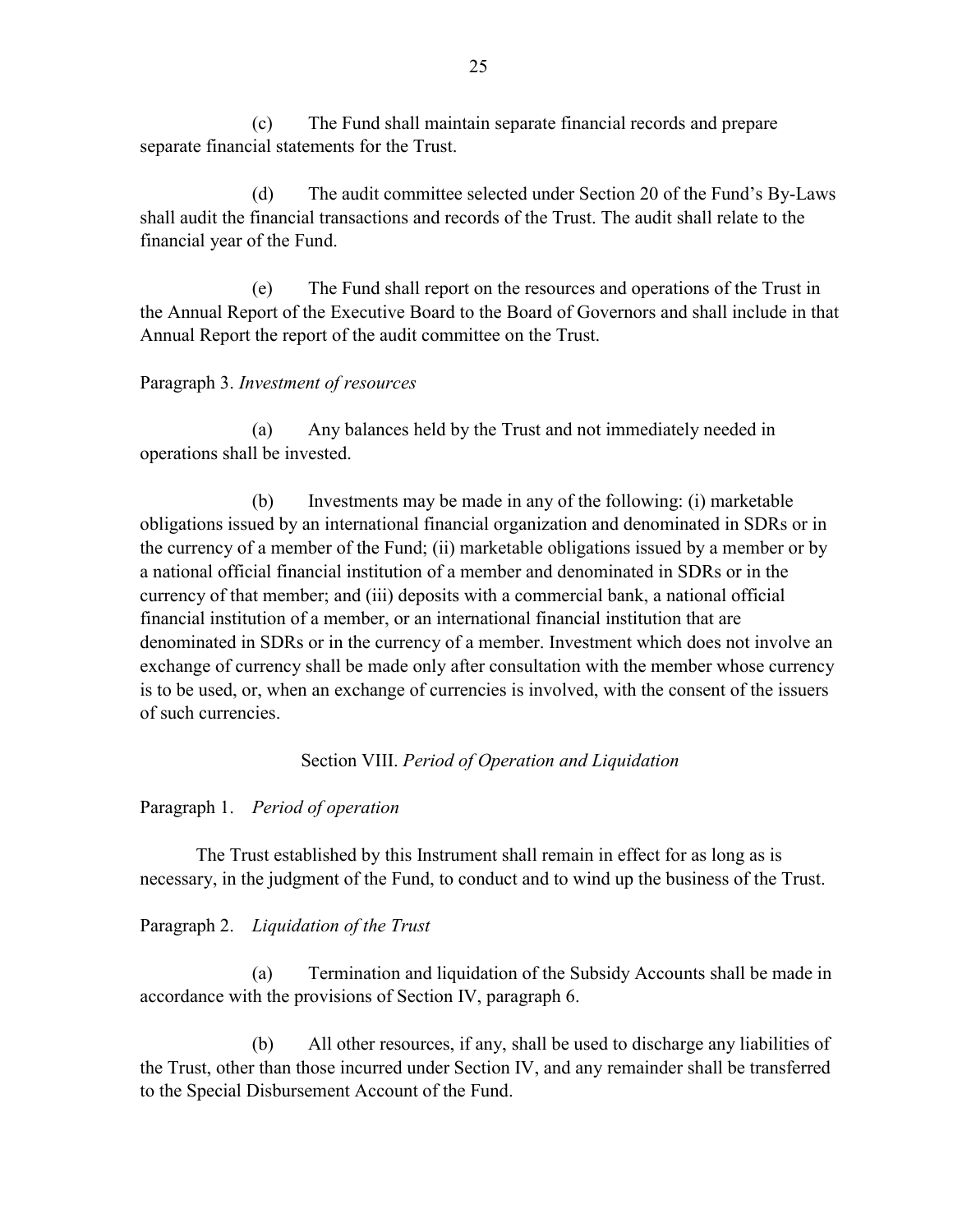### Section IX. *Amendment of the Instrument*

The Fund may amend the provisions of the Instrument, except this Section and Section I, paragraphs 1 and 2; Section III, paragraphs 4 and 5; Section IV, paragraphs 4 and 6; Section V; Section VI; Section VII, paragraph 2(a) and (b); Section VIII, paragraph 2(b).

### APPENDIX I

# *Misreporting and Noncomplying Disbursements Under the Poverty Reduction and Growth Facility and the Exogenous Shocks Facility—Provisions on Corrective Action*

a. A noncomplying disbursement occurs when (i) the Trustee makes a disbursement to a member in accordance with the Instrument on the basis of a finding by the Trustee or the Managing Director that all applicable conditions established for that disbursement under the terms of the decisions on the disbursement have been observed, and (ii) that finding later proves to be incorrect. For the purposes of these provisions, a condition established under the terms of a decision on a disbursement means a condition specified in the arrangement for the relevant disbursement; in a decision approving the arrangement or approving an outright disbursement; or in a decision completing a review, or granting a waiver of applicability or for the nonobservance of a performance criterion under the arrangement.

b. Whenever evidence comes to the attention of the staff of the Trustee indicating that a member may have received a noncomplying disbursement, the Managing Director shall promptly inform the member concerned.

c. If, after consultation with the member, the Managing Director determines that the member did receive a noncomplying disbursement, the Managing Director shall promptly notify the member and submit a report to the Executive Board together with recommendations.

 d. In any case where the noncomplying disbursement was made no more than four years prior to the date on which the Managing Director informed the member, as provided for in paragraph (b), the Executive Board may decide either (i) that the member will be called upon to make an early repayment, or (ii) that the nonobservance will be waived.

 e. If the decision of the Executive Board is to call upon the member to make an early repayment as provided for in paragraph (d)(i), the member will be expected to repay an amount equivalent to the noncomplying disbursement, together with any interest accrued thereon, normally within a period of 30 days from the date of the Executive Board decision.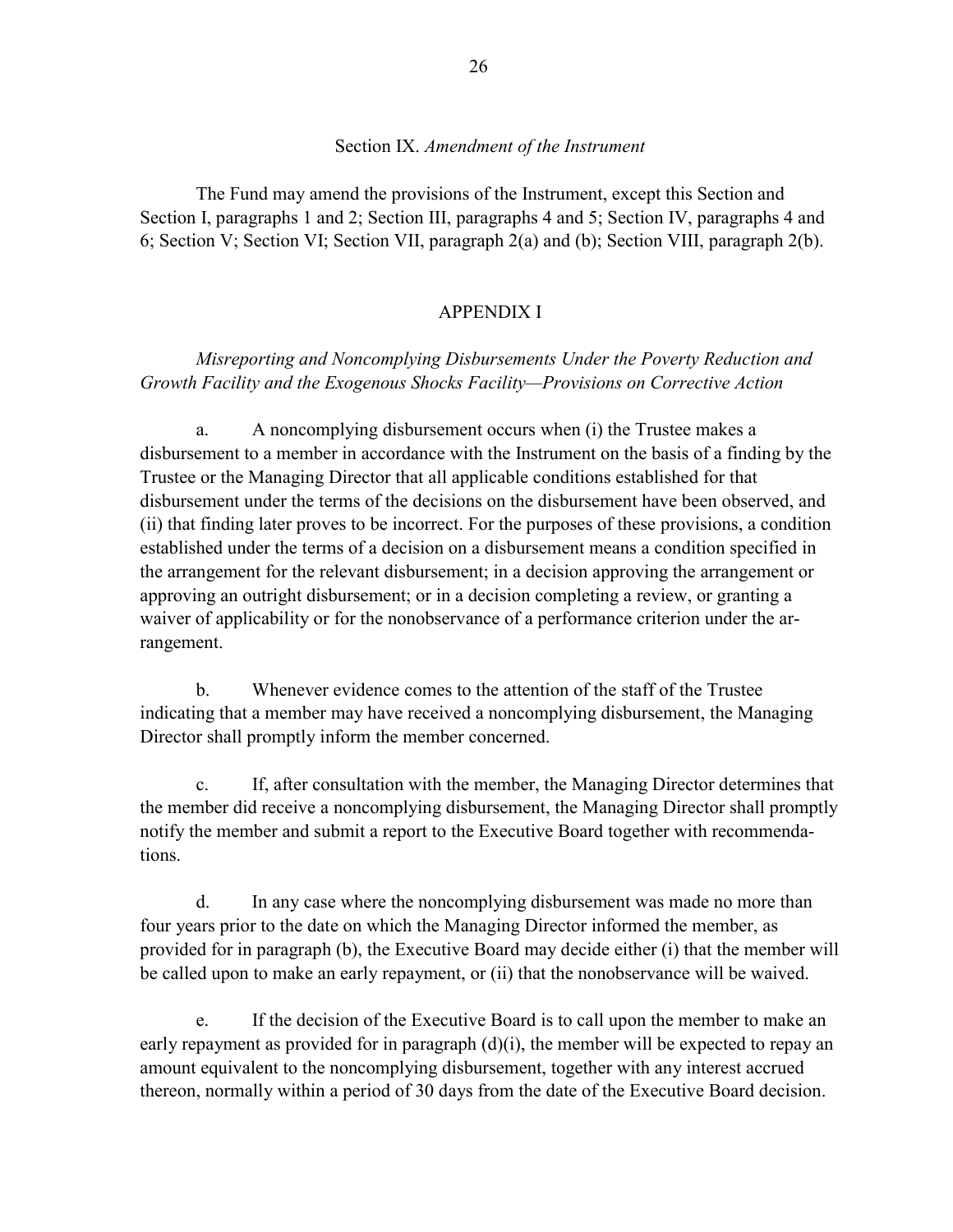f. A waiver under paragraph  $(d)(ii)$  will normally be granted only if the deviation from the relevant performance criterion or other condition was minor or temporary, or if, subsequent to the disbursement, the member had adopted additional measures appropriate to achieve the objectives supported by the relevant decision on the disbursement.

 g. If a member fails to meet a repayment expectation under these guidelines within the period established by the Executive Board, (i) the Managing Director shall promptly submit a report to the Executive Board together with a proposal on how to deal with the matter, and (ii) interest shall be charged on the amount subject to the repayment expectation at the rate applicable to overdue amounts under Section II, Paragraph 4 of the **Instrument** 

h. For the purposes of this decision:

 (i) whenever the Managing Director considers there is evidence indicating that a member may have received a noncomplying disbursement, but the nonobservance of the relevant performance criterion or other specified condition was de minimis in nature, as defined in paragraph 1 of Decision No. 13849, the communication referred to in paragraph (b) may be made by a representative of the relevant Area Department;

 (ii) if the Managing Director determines that a member has received a noncomplying disbursement and considers that the nonobservance of the relevant performance criterion or other specified condition was de minimis in nature, as defined in paragraph 1 of Decision No. 13849, the notification referred to in paragraph (c) may be made by a representative of the relevant Area Department, and the report of the Managing Director contemplated in paragraph (c) shall, wherever possible, be included in a staff report on the relevant member that deals with issues other than the noncomplying disbursement and shall include a recommendation that the related nonobservance be considered to be de minimis in nature, and that a waiver for nonobservance be granted. In those rare cases when such a staff report cannot be issued to the Board promptly after the Managing Director concludes that a noncomplying disbursement has been made, the Managing Director shall consult Executive Directors and, if deemed appropriate by the Managing Director, a stand-alone report on the noncomplying disbursement will be prepared for consideration by the Executive Board, normally on a lapse-of-time basis; and

 (iii) whenever the Executive Board finds that a noncomplying disbursement has been made but that the nonobservance of the relevant performance criterion or other specified condition was de minimis in nature as defined in paragraph 1 of Decision No. 13849, a waiver for nonobservance shall be granted by the Executive Board.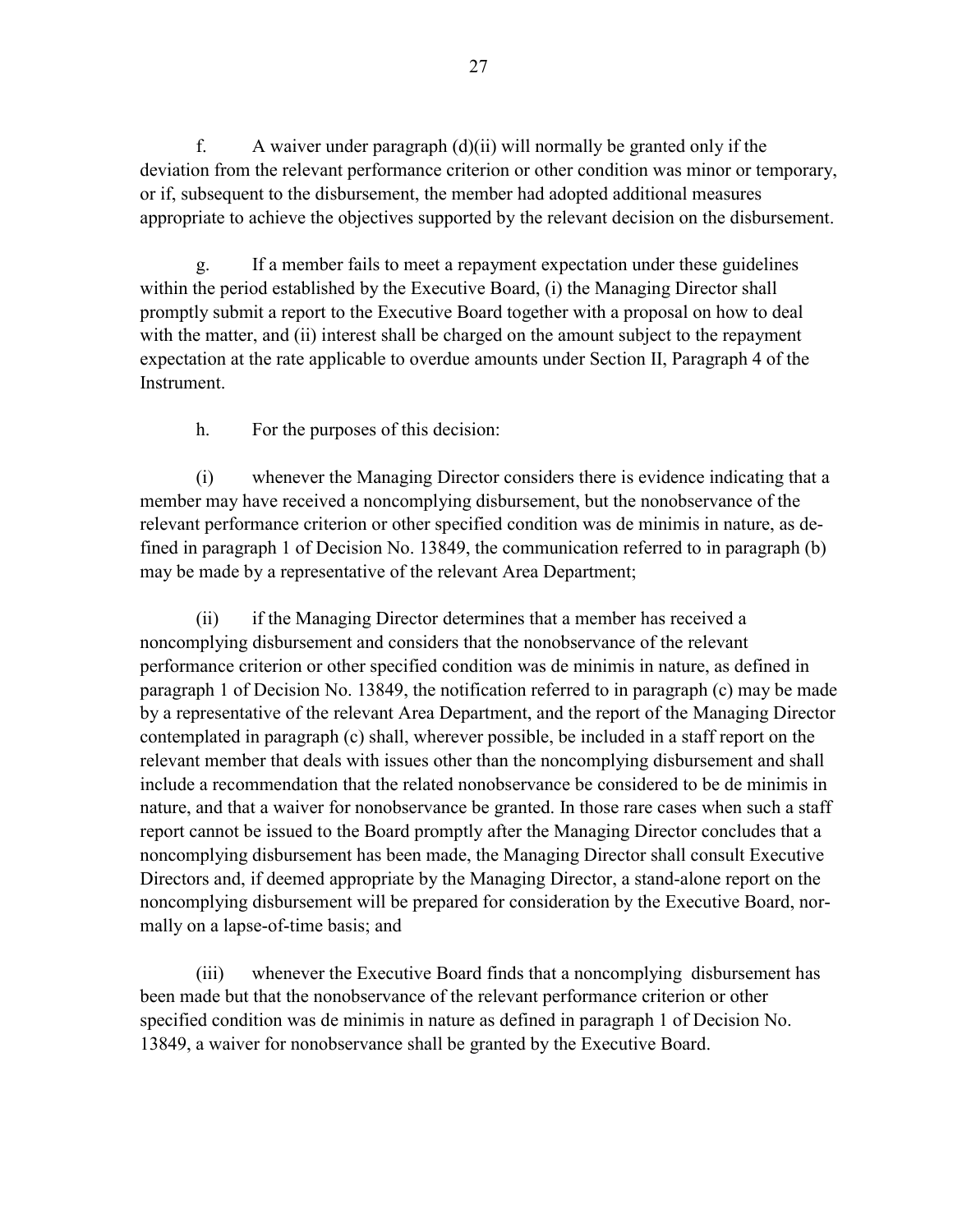#### APPENDIX II

## *Procedures for Addressing Overdue Financial Obligations to the Poverty Reduction and Growth Facility and Exogenous Shocks Facility Trust*

The following procedures aim at preventing the emergence or accumulation of overdue financial obligations to the Poverty Reduction and Growth Facility ("PRGF") and Exogenous Shocks Facility ("ESF") Trust (the "Trust") and at eliminating existing overdue obligations. These procedures will be implemented whenever a member has failed to make a repayment of principal or payment of interest to the Trust ("financial obligation").

 1. Whenever a member fails to settle a financial obligation on time, the staff will immediately send a cable urging the member to make the payment promptly; this communication will be followed up through the office of the Executive Director concerned. At this stage, the member's access to the Fund's resources, including PRGF, ESF and HIPC resources, will have been suspended.

 2. When a financial obligation has been outstanding for two weeks, management will send a communication to the Governor for that member stressing the seriousness of the failure to meet obligations to the Trust and urging full and prompt settlement.

 3. The Managing Director will notify the Executive Board normally one month after a financial obligation has become overdue, and will inform the Executive Board of the nature and level of the arrears and the steps being taken to secure payment.

 4. When a member's longest overdue financial obligation has been outstanding for six weeks, the Managing Director will inform the member concerned that, unless all overdue obligations are settled, a report concerning the arrears to the Trust will be issued to the Executive Board within two weeks. The Managing Director will in each case recommend to the Executive Board whether a written communication should be sent to a selected set of Fund Governors, or to all Fund Governors. If it were considered that it should be sent to a selected set of Fund Governors, an informal meeting of Executive Directors will be held to consider the thrust of the communication. Alternatively, if it were considered that the communication should be sent to all Fund Governors, a formal Board meeting will be held to consider a draft text and preferred timing.

 5. A report by the Managing Director to the Executive Board will be issued two months after a financial obligation has become overdue, and will be given substantive consideration by the Executive Board one month later. The report will request that the Executive Board limit the member's use of Trust resources. A brief factual statement noting the existence and amount of arrears outstanding for more than three months will be posted on the member's country-specific page on the Fund's external website. This statement will also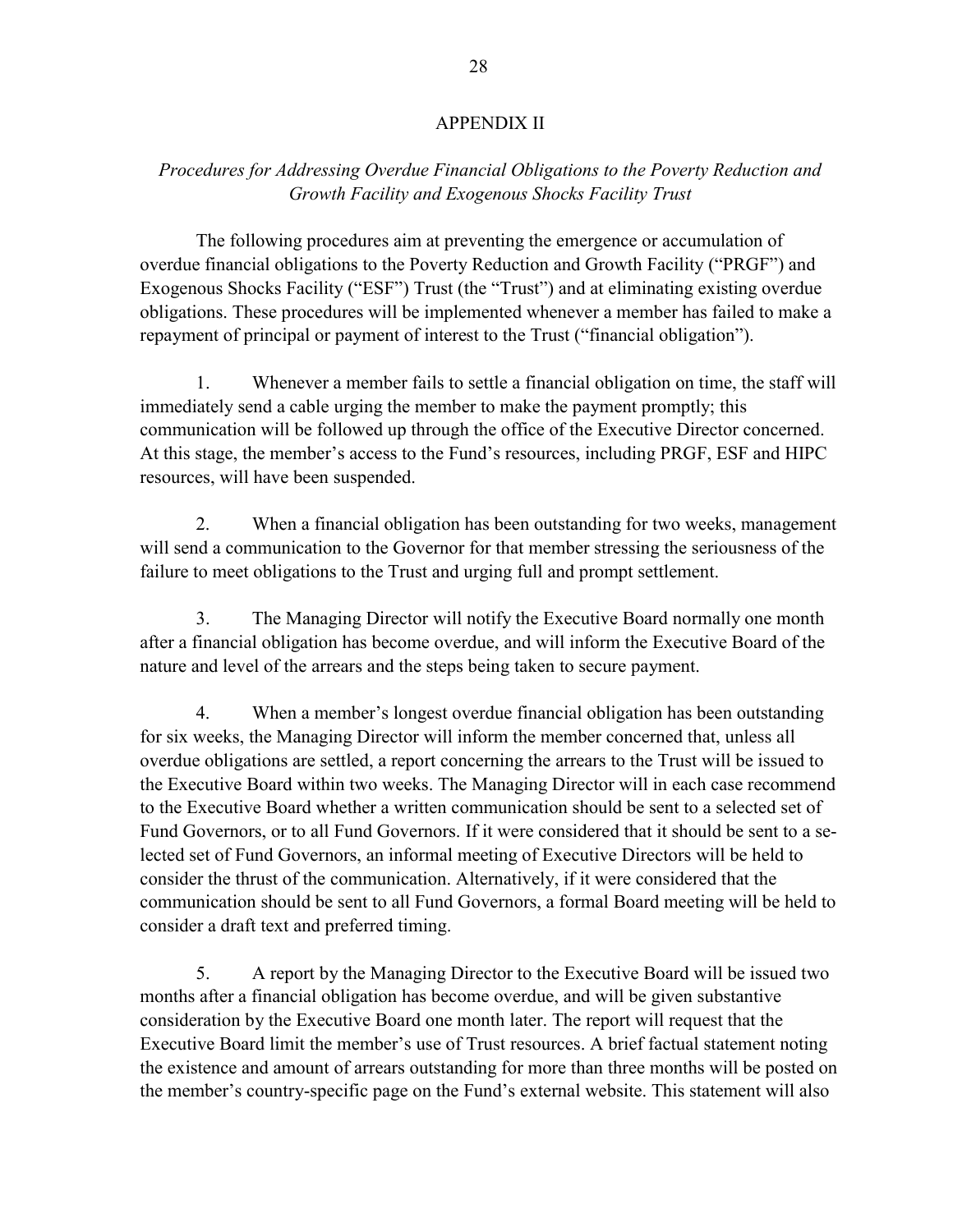indicate that the member's access to the Fund's resources, including PRGF, ESF and HIPC resources, has been and will remain suspended for as long as such arrears remain outstanding. A press release will be issued following the Executive Board decision to limit the member's use of the Trust resources. A similar press release will be issued following a decision to lift such limitation. Periods between subsequent reviews of reports on the member's arrears by the Executive Board will normally not exceed six months. The Managing Director may recommend advancing the Executive Board's consideration of the reports regarding overdue obligations.

 6. The Annual Report and the financial statements will identify those members with overdue obligations to the Trust outstanding for more than six months.

# *Removal from the list of PRGF-ESF-eligible countries*

7. When a member's longest overdue financial obligation has been outstanding for six months, the Executive Board will review the situation of the member and may remove the member from the list of PRGF-ESF-eligible countries. Any reinstatement of the member on the list of PRGF-ESF eligible countries will require a new decision of the Executive Board.

 The Fund shall issue a press release upon the decision to remove a member from the list of PRGF-ESF-eligible countries. A similar press release shall be issued upon reinstatement of the member on the list. The information contained in such press releases, where pertinent, shall be included in the Annual Report for the year concerned.

# *Declaration of noncooperation with the Trust*

8. A declaration of noncooperation with the Trust may be issued by the Executive Board whenever a member's longest overdue financial obligation has been outstanding for twelve months.

The decision as to whether to issue such a declaration would be based on an assessment of the member's performance in the settlement of its arrears to the Trust and of its efforts, in consultation with the Fund, to follow appropriate policies for the settlement of its arrears. Three related tests would be germane to this decision regarding (i) the member's performance in meeting its financial obligations to the Trust taking account of exogenous factors that may have affected the member's performance; (ii) whether the member had made payments to creditors other than the Fund while continuing to be in arrears to the Trust; and (iii) the preparedness of the member to adopt comprehensive adjustment policies. The Executive Board may at any time terminate the declaration of noncooperation in view of the member's progress in the implementation of adjustment policies and its cooperation with the Fund in the discharge of its financial obligations.